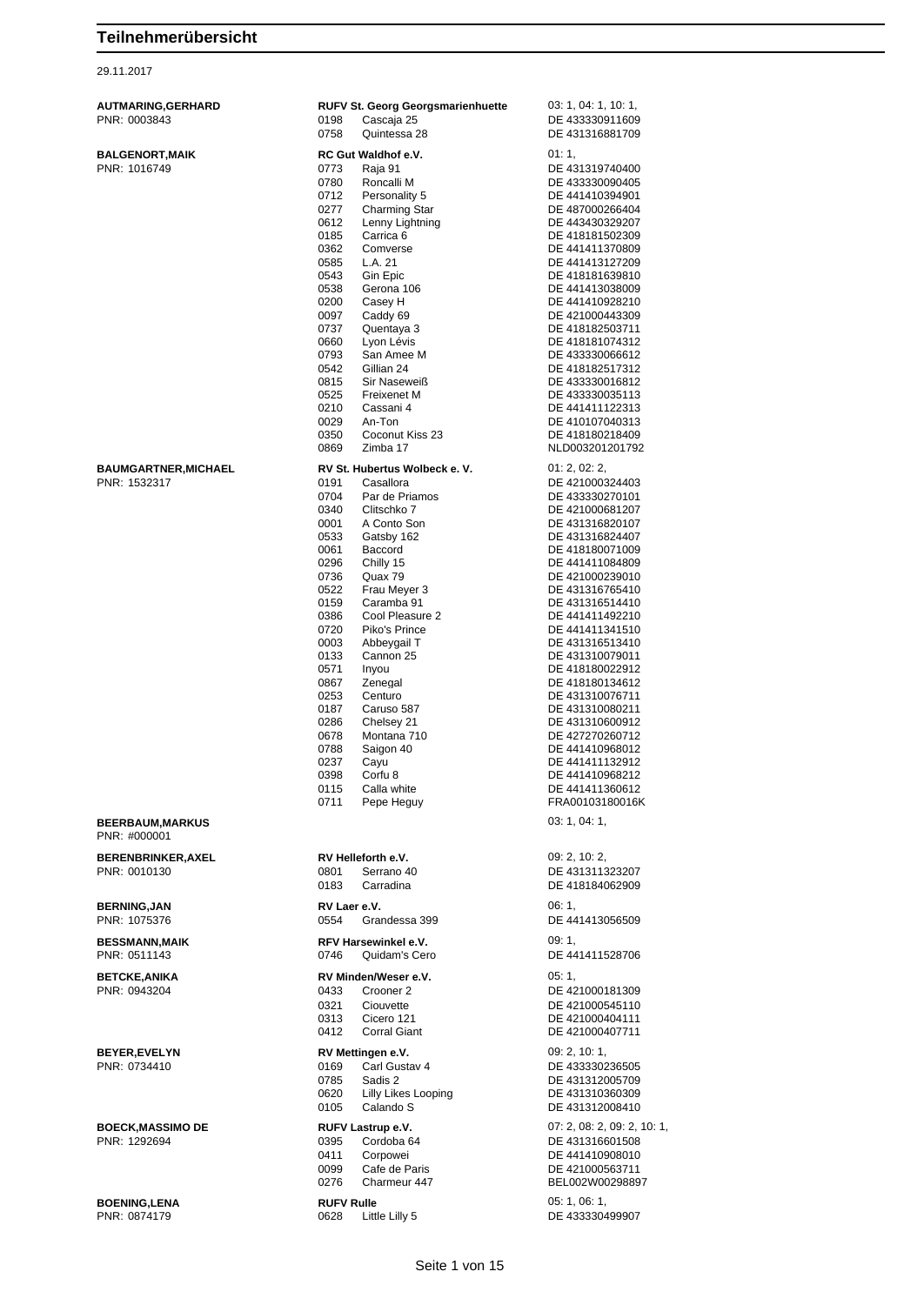| 29.11.2017                                      |                                                                                                                                                                                                                                                                                                               |                                                                                                                                                                                                                                                                      |
|-------------------------------------------------|---------------------------------------------------------------------------------------------------------------------------------------------------------------------------------------------------------------------------------------------------------------------------------------------------------------|----------------------------------------------------------------------------------------------------------------------------------------------------------------------------------------------------------------------------------------------------------------------|
| PNR: 0874179                                    | 0691<br>Nuestra Muchacha<br>0795<br>Santa Cruz R                                                                                                                                                                                                                                                              | DE 441410996110<br>DE 431318331612                                                                                                                                                                                                                                   |
| <b>BOER, STEPHI DE</b><br>PNR: 0558512          | Reit- u. Fahrv. Hagen St. Martinus<br>Facebook 2<br>0498<br>0278<br>Chatlag<br>0850<br>Valentina 88                                                                                                                                                                                                           | 07:1,08:1,<br>DE 431316767506<br>DE 418180154411<br>DE 418181210610                                                                                                                                                                                                  |
| <b>BOLTE, STEFANIE</b><br>PNR: 0938861          | ZRFV Versmold e.V.<br>0744<br>Quick Step 82<br>0032<br>Anna Blue 2<br>0043<br>Arkazie<br>0263<br>Chaccotana<br>0308<br>Christian's Chacco<br>0512<br>Flying Dutchman 66<br>Hannahlore<br>0560<br>0549<br>Go four it B<br>0540<br>Giesela 7                                                                    | 07: 2, 08: 2, 09: 2, 10: 2,<br>DE 421000412306<br>DE 481810204911<br>DE 431312339410<br>DE 431318807511<br>DE 431319602912<br>NLD003201007433<br>NLD003201200808<br>NLD003201100397<br>NLD003201104413                                                               |
| <b>BORGHUIS,KIM</b><br>PNR: 1550743             | RUFV Isterberg e.V.<br>0548<br>Gloria 560                                                                                                                                                                                                                                                                     | 05:1<br>NLD003201111087                                                                                                                                                                                                                                              |
| <b>BOSSE, THORBEN</b><br>PNR: 1584995           | RV Ibbenbüren e.V.<br>0302<br>Chirla                                                                                                                                                                                                                                                                          | 05: 1, 06: 1,<br>DE 431310431409                                                                                                                                                                                                                                     |
| <b>BRAKEL, SARAH LINA</b><br>PNR: 1192290       | RFV Das große Freie e.V.<br>0397<br>Corea 5                                                                                                                                                                                                                                                                   | 05: 1, 06: 1,<br>DE 431311305808                                                                                                                                                                                                                                     |
| <b>BRAUN, NIKLAS</b><br>PNR: 0380127            | LZRFV Seppenrade e.V.<br>0259<br>Chacco Chocolate<br>0817<br>Sissy von Senden<br>0019<br>All In 11<br>0450<br>Dalaris                                                                                                                                                                                         | 01: 1, 02: 1,<br>DE 418180158408<br>DE 441410258610<br>DE 441410082211<br>NLD003200803530                                                                                                                                                                            |
| <b>BRINCK, VERA</b><br>PNR: 0790287             | RFV Greven e.V.<br>Acanfora<br>0007<br>0826<br>Spacegirl 3<br>0404<br>Cornelius 29<br>0270<br>Chari 10<br>0047<br>Asandroj<br>0595<br>Lacoste 117<br>0653<br>Luna 1714<br>0449<br>Daisy Dee 16<br>0516<br>for Leo M<br>0008<br>Actiongirl<br>0195<br>Casarinio<br>0082<br>Berith<br>0216<br>Cassijo 2         | 09: 2, 10: 2,<br>DE 433331671004<br>DE 433330803606<br>DE 441410519404<br>DE 441410337105<br>DE 341411647299<br>DE 441411938406<br>DE 433330113808<br>DE 433330037409<br>DE 441411921607<br>DE 441411574208<br>DE 421000092909<br>DE 421000523209<br>DE 441413139309 |
| <b>BRINKEL, ANNA-SOPHIE</b><br>PNR: 1473771     | RUFV Spelle u. Umgebung e.V.<br>Gentelman 23<br>0534                                                                                                                                                                                                                                                          | 05: 1, 06: 1,<br>DE 433330390908                                                                                                                                                                                                                                     |
| <b>BRINKMANN, MARIUS</b><br>PNR: 0854153        | RFV Lüdinghausen e.V.<br>0315<br>Cidan<br>0519<br>Forbes 5<br>0045<br>Aruba 10<br>0675<br>Mister H<br>0319<br>Cilly Pepper                                                                                                                                                                                    | 07: 2, 09: 3, 10: 2,<br>DE 433330443705<br>DE 431310437607<br>DE 441411319008<br>DE 441411550308<br>DE 441411433911                                                                                                                                                  |
| <b>BRINKMANN, MARKUS</b><br>PNR: 0392916        | RFV von Lützow Herford e. V.<br>0714<br>Pikeur Ailton<br>0618<br>Light-Fly-Lady<br>0718<br>Pikeur Dylon<br>0719<br><b>Pikeur Quick Fire</b><br><b>Pikeur Callas</b><br>0716<br>0717<br>Pikeur Canvaro<br>0541<br>Gigolo Field<br>Kingston vh Akenhof<br>0580                                                  | 08: 2, 10: 2,<br>DE 441411183701<br>DE 441411904706<br>DE 421000084307<br>DE 421000326507<br>DE 421000190510<br>DE 421000202610<br>NLD003201105822<br>BEL002W00295935                                                                                                |
| <b>BRINKOP, KENDRA CLARICIA</b><br>PNR: 0784937 | TRSG Holstenhalle Neumünster e.V.<br>0396<br>Cordynox<br>0002<br>A la Carte NRW<br>0601<br>Landsdream 2<br>0670<br>Midsummer Kiss<br>0060<br>Baccarat 14<br>0213<br>Cassiano CA<br>0607<br>Lassmaranda D<br>0338<br>Clinara 2<br>0721<br>Pluto 75<br>0860<br>Virtuose d' Euskadi<br>0453<br>Dancing Queen Z 3 | 07: 2, 08: 2, 09: 2, 10: 2,<br>DE 441410480607<br>DE 441411217108<br>DE 421000052108<br>DE 441410395009<br>DE 421000147309<br>DE 421000077310<br>DE 441411090909<br>DE 421000168511<br>DE 441410475511<br>FRA00109243681U<br>BEL015Z55709908                         |
| <b>BRUEGGEMANN,CLAUDIA</b><br>PNR: 0260371      | RFV Nordwalde e.V.<br>0010<br>Adelaide 19                                                                                                                                                                                                                                                                     | 06:1<br>DE 433330186807                                                                                                                                                                                                                                              |
| <b>BRUEGGEMANN FELIX</b>                        | ZRFV Riesenbeck e.V.                                                                                                                                                                                                                                                                                          | 07:4.08:4.                                                                                                                                                                                                                                                           |

| PNR: 0874179                                    | 0691<br>Nuestra Muchacha<br>0795<br>Santa Cruz R                                                                                                                                                                                                                                                                         | DE 441410996110<br>DE 431318331612                                                                                                                                                                                                                                   |
|-------------------------------------------------|--------------------------------------------------------------------------------------------------------------------------------------------------------------------------------------------------------------------------------------------------------------------------------------------------------------------------|----------------------------------------------------------------------------------------------------------------------------------------------------------------------------------------------------------------------------------------------------------------------|
| <b>BOER, STEPHI DE</b><br>PNR: 0558512          | Reit- u. Fahrv. Hagen St. Martinus<br>Facebook 2<br>0498<br>0278<br>Chatlag<br>Valentina 88<br>0850                                                                                                                                                                                                                      | 07:1,08:1,<br>DE 431316767506<br>DE 418180154411<br>DE 418181210610                                                                                                                                                                                                  |
| <b>BOLTE, STEFANIE</b><br>PNR: 0938861          | ZRFV Versmold e.V.<br>0744<br>Quick Step 82<br>Anna Blue 2<br>0032<br>0043<br>Arkazie<br>0263<br>Chaccotana<br>0308<br>Christian's Chacco<br>0512<br>Flying Dutchman 66<br>0560<br>Hannahlore<br>Go four it B<br>0549<br>0540<br>Giesela 7                                                                               | 07: 2, 08: 2, 09: 2, 10: 2<br>DE 421000412306<br>DE 481810204911<br>DE 431312339410<br>DE 431318807511<br>DE 431319602912<br>NLD003201007433<br>NLD003201200808<br>NLD003201100397<br>NLD003201104413                                                                |
| <b>BORGHUIS,KIM</b><br>PNR: 1550743             | RUFV Isterberg e.V.<br>0548<br>Gloria 560                                                                                                                                                                                                                                                                                | 05:1<br>NLD003201111087                                                                                                                                                                                                                                              |
| <b>BOSSE, THORBEN</b><br>PNR: 1584995           | RV Ibbenbüren e.V.<br>Chirla<br>0302                                                                                                                                                                                                                                                                                     | 05:1,06:1,<br>DE 431310431409                                                                                                                                                                                                                                        |
| <b>BRAKEL, SARAH LINA</b><br>PNR: 1192290       | RFV Das große Freie e.V.<br>0397<br>Corea 5                                                                                                                                                                                                                                                                              | 05:1,06:1,<br>DE 431311305808                                                                                                                                                                                                                                        |
| <b>BRAUN, NIKLAS</b><br>PNR: 0380127            | LZRFV Seppenrade e.V.<br>Chacco Chocolate<br>0259<br>0817<br>Sissy von Senden<br>All In 11<br>0019<br>0450<br>Dalaris                                                                                                                                                                                                    | 01: 1, 02: 1,<br>DE 418180158408<br>DE 441410258610<br>DE 441410082211<br>NLD003200803530                                                                                                                                                                            |
| <b>BRINCK, VERA</b><br>PNR: 0790287             | RFV Greven e.V.<br>0007<br>Acanfora<br>0826<br>Spacegirl 3<br>Cornelius 29<br>0404<br>0270<br>Chari 10<br>0047<br>Asandroj<br>0595<br>Lacoste 117<br>0653<br>Luna 1714<br>0449<br>Daisy Dee 16<br>0516<br>for Leo M<br>0008<br>Actiongirl<br>Casarinjo<br>0195<br>0082<br><b>Berith</b><br>0216<br>Cassijo 2             | 09: 2, 10: 2,<br>DE 433331671004<br>DE 433330803606<br>DE 441410519404<br>DE 441410337105<br>DE 341411647299<br>DE 441411938406<br>DE 433330113808<br>DE 433330037409<br>DE 441411921607<br>DE 441411574208<br>DE 421000092909<br>DE 421000523209<br>DE 441413139309 |
| <b>BRINKEL, ANNA-SOPHIE</b><br>PNR: 1473771     | RUFV Spelle u. Umgebung e.V.<br>Gentelman 23<br>0534                                                                                                                                                                                                                                                                     | 05: 1, 06: 1,<br>DE 433330390908                                                                                                                                                                                                                                     |
| <b>BRINKMANN, MARIUS</b><br>PNR: 0854153        | RFV Lüdinghausen e.V.<br>Cidan<br>0315<br>0519<br>Forbes 5<br>Aruba 10<br>0045<br>0675<br>Mister H<br>0319<br>Cilly Pepper                                                                                                                                                                                               | 07: 2, 09: 3, 10: 2,<br>DE 433330443705<br>DE 431310437607<br>DE 441411319008<br>DE 441411550308<br>DE 441411433911                                                                                                                                                  |
| <b>BRINKMANN, MARKUS</b><br>PNR: 0392916        | RFV von Lützow Herford e. V.<br>0714<br>Pikeur Ailton<br>0618<br>Light-Fly-Lady<br>0718<br>Pikeur Dvlon<br>0719<br><b>Pikeur Quick Fire</b><br>0716<br><b>Pikeur Callas</b><br>0717<br>Pikeur Canvaro<br>0541<br>Gigolo Field<br>0580<br>Kingston vh Akenhof                                                             | 08: 2, 10: 2,<br>DE 441411183701<br>DE 441411904706<br>DE 421000084307<br>DE 421000326507<br>DE 421000190510<br>DE 421000202610<br>NLD003201105822<br>BEL002W00295935                                                                                                |
| <b>BRINKOP, KENDRA CLARICIA</b><br>PNR: 0784937 | TRSG Holstenhalle Neumünster e.V.<br>0396<br>Cordynox<br>0002<br>A la Carte NRW<br>0601<br>Landsdream 2<br>0670<br>Midsummer Kiss<br>0060<br>Baccarat 14<br>0213<br>Cassiano CA<br>0607<br>Lassmaranda D<br>Clinara <sub>2</sub><br>0338<br>0721<br>Pluto 75<br>0860<br>Virtuose d' Euskadi<br>0453<br>Dancing Queen Z 3 | 07: 2, 08: 2, 09: 2, 10: 2<br>DE 441410480607<br>DE 441411217108<br>DE 421000052108<br>DE 441410395009<br>DE 421000147309<br>DE 421000077310<br>DE 441411090909<br>DE 421000168511<br>DE 441410475511<br>FRA00109243681U<br>BEL015Z55709908                          |
| <b>BRUEGGEMANN,CLAUDIA</b><br>PNR: 0260371      | RFV Nordwalde e.V.<br>0010<br>Adelaide 19                                                                                                                                                                                                                                                                                | 06:1<br>DE 433330186807                                                                                                                                                                                                                                              |
| <b>BRUEGGEMANN, FELIX</b><br>PNR: 0612412       | ZRFV Riesenbeck e.V.<br>Captain Sharky 4<br>0153<br>0242<br>Cedric 72                                                                                                                                                                                                                                                    | 07: 4, 08: 4,<br>DE 433330537910<br>DE 433331621710                                                                                                                                                                                                                  |

# DE 441413139309 DE 431310437607 DE 441411319008 DE 441411550308 DE 441411433911 DE 441411183701 DE 441411904706 DE 421000084307 DE 421000326507 DE 421000190510 DE 421000202610 NLD003201105822 BEL002W00295935 DE 441410480607 DE 441411217108 DE 421000052108 DE 441410395009 DE 421000147309 DE 421000077310 DE 441411090909 DE 421000168511 DE 441410475511 0860 Virtuose d' Euskadi FRA00109243681U BEL015Z55709908 **BUCHMEIER,ISABELL RFV Bad Oeynhausen e.V.** 05: 1, 06: 1,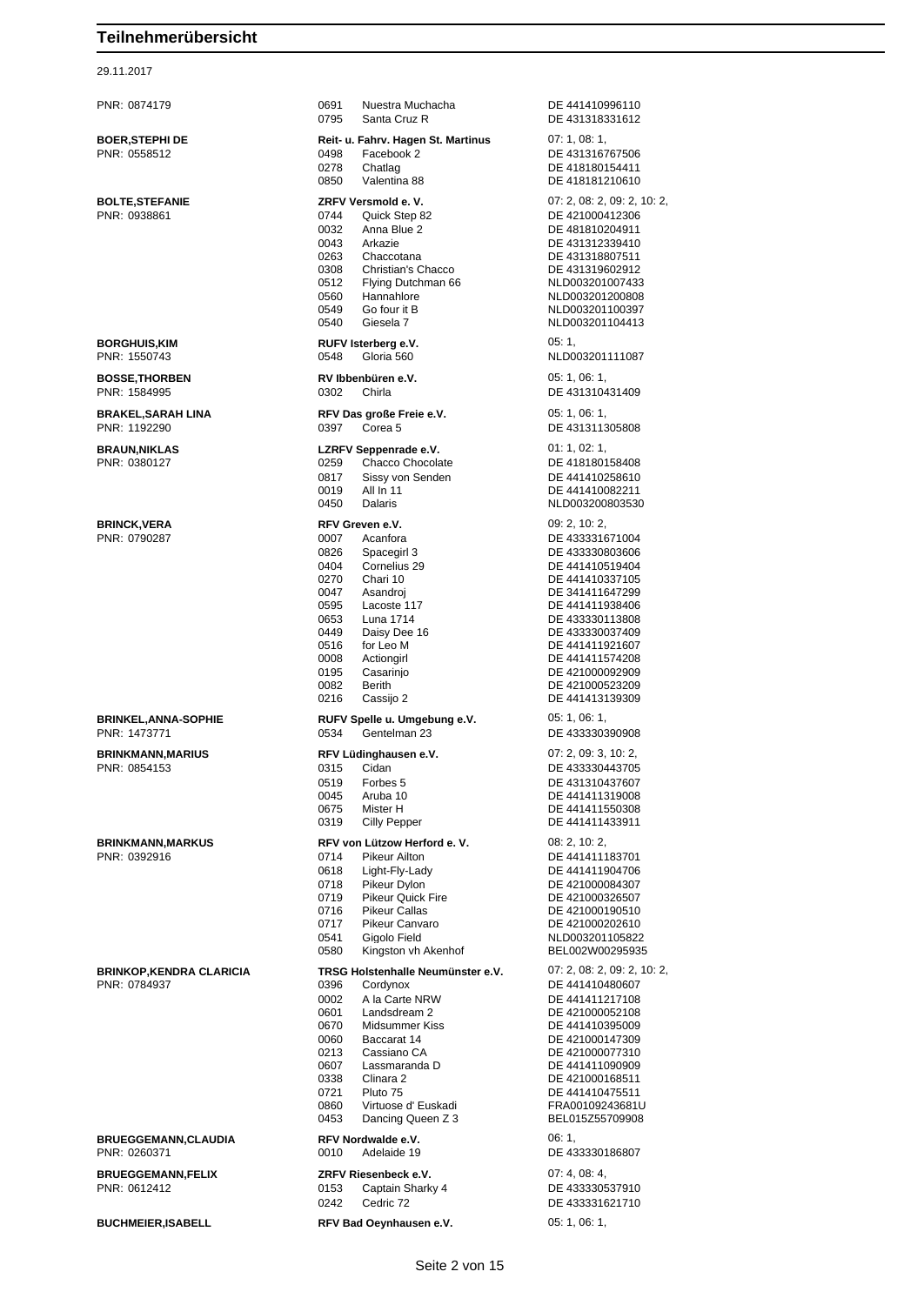| PNR: 0533845            | 0750<br>Quilotta V                             | DE 431316911110                           |
|-------------------------|------------------------------------------------|-------------------------------------------|
| <b>COHEN,HENRY</b>      | <b>RUFV St. Georg Georgsmarienhuette</b>       | 07:1,08:1,                                |
| PNR: 0384244            | 0198<br>Cascaja 25                             | DE 433330911609                           |
|                         | 0758<br>Quintessa 28                           | DE 431316881709                           |
| CRISTOFOLETTI,MICHAEL   | RFV Greven e.V.                                | 01: 2, 02: 2, 03: 2, 04: 2,               |
| PNR: 0875962            | Cornet's Dream W.<br>0407                      | DE 441411594006                           |
|                         | 0310<br>Ciao 2                                 | DE 421000028607                           |
|                         | 0064<br>Baldoro                                | DE 431310708007                           |
|                         | 0081<br>Belony                                 | DE 431310440607                           |
|                         | Esculino 3<br>0492<br>0295<br>Chikeria         | DE 431311307108<br>DE 421000418107        |
|                         | 0261<br>Chaccolino 5                           | DE 418180324009                           |
|                         | 0432<br>Cristallo Boy                          | DE 431316761010                           |
|                         | 0172<br>Carla Columna 28                       | DE 441411329710                           |
|                         | 0181<br>Carpacce                               | DE 441410863811                           |
|                         | 0212<br>Cassia Pleasure V                      | DE 441410592811                           |
|                         | Caillou 44<br>0100                             | DE 433330533010                           |
|                         | 0604<br>Large Lui<br>0291<br>Chiari            | DE 431317311211<br>DE 418180218612        |
|                         | 0415<br>Corviglia 5                            | DE 418180072312                           |
|                         | 0297<br>Chimoya JK                             | DE 441411240111                           |
|                         | 0075<br>Barrades JK                            | DE 441410879011                           |
|                         | 0357<br>Colt 24                                | NLD003200713609                           |
|                         | 0459<br>Debalia                                | NLD003200801887                           |
| DANN,SARAH              | RFV Büren e.V.                                 | 05: 1, 06: 1,                             |
| PNR: 1585620            | 0655<br>Lupino F                               | DE 418181509707                           |
|                         | 0645<br>Louisa 45                              | DE 441410344008                           |
|                         | 0517<br>For Sani                               | DE 441411927108                           |
| DREKSHAGEN,JULIA        | RFV Alt Marl e.V.                              | 05:1                                      |
| PNR: 0890256            | 0011<br>Adelaide G                             | DE 441410007209                           |
|                         |                                                |                                           |
| <b>DUEES,KEVIN</b>      | ZRFV Altenberge e.V.                           | 03: 1, 04: 1, 07: 3, 10: 2,               |
| PNR: 0932148            | 0812<br>Silvertops Sam                         | DE 410100944401                           |
|                         | 0809<br>Silvertops For You                     | DE 431316767606                           |
|                         | 0623<br>Lionidas 2<br>0602<br>Lanosch 2        | DE 441410907609<br>DE 441410068810        |
|                         | 0031<br>Ankara 45                              | DE 441410834910                           |
|                         | 0423<br>Coutreau                               | DE 441411280710                           |
|                         | 0857<br>Victoria 97                            | DE 441411607609                           |
|                         | Coco Cabana 8<br>0345                          | DE 456570342510                           |
|                         | 0853<br>Valescus                               | DE 441410922312                           |
|                         | 0609<br>Le Petit Roi                           | DE 441410922212                           |
|                         | 0567<br>Hot Pants H<br>0189<br>Casa Columbiana | DE 441410998010<br>DE 441411568211        |
|                         |                                                |                                           |
| <b>DUFFY,MICHAEL</b>    | Dammer Reit-Club e.V.                          | 01: 2, 02: 2, 03: 2, 07: 2, 08: 2, 09: 2, |
| PNR: 0973544            | 0223<br><b>Castlefield Rubinus</b>             | DE 441410230408                           |
|                         | 0798<br>Scenletha<br>0269<br>Chappo Chey       | DE 431316592510<br>DE 441411509409        |
|                         | 0871<br>Zoey 12                                | DE 433330515011                           |
|                         | 0215<br>Cassija 3                              | DE 441411246412                           |
|                         | 0603<br>Lapuccino 2                            | IRL414005070430                           |
|                         | 0152<br>Captain Maddox                         | IRL414010109187                           |
|                         | 0547<br>Giulietta G                            | NLD003201106729                           |
|                         | 0733<br>Quantify                               | IRL414005442617                           |
|                         | 0545<br>Giovanni S                             | NLD003201110610                           |
| ECKERMANN,KATRIN        |                                                | 08:3,09:2,10:2,                           |
| PNR: #000003            | 0880<br>Fireball 43                            | NLD003201001726                           |
|                         | 0881<br>Cornwell 8                             | DE 441410643610                           |
|                         | 0882<br>F.C. Okarla                            | NLD003201011502                           |
|                         | 0883<br>Cutiepie 2<br>0884<br>Fortuna 450      | NLD003201110561                           |
|                         | 0885<br>Vallejo                                | NLD003201003483<br>DE 433331054209        |
|                         |                                                |                                           |
| <b>ELSBECKER,AILEEN</b> | ZRFV Coesfeld-Lette e.V.                       | 03: 1, 04: 1,                             |
| PNR: 0826446            | 0255<br>Cera 67                                | DE 421000331408                           |
| <b>EMMING,LAURA</b>     | ZRFV Borken e.V.                               | 03: 1, 04: 1,                             |
| PNR: 0895172            | 0188<br>Carvalito                              | USA003214101208                           |
| ENGEMANN,NIKLAS         | RV St. Hubertus Wolbeck e. V.                  | 01: 3, 02: 3, 03: 2, 04: 2, 07: 3, 08: 3, |
|                         |                                                | 09: 2, 10: 2,                             |
| PNR: 0413295            | 0705<br>Paragraph C                            | DE 431315413909                           |
|                         | 0465<br>Diamond to Jump                        | DE 431310650910                           |
|                         | 0840<br>Sweet Lady 32                          | DE 431313301711                           |
|                         | 0696<br>Numerus Clausus 5                      | DE 421000206413                           |
|                         | Eternity 65<br>0496                            | NLD003200909775                           |
|                         | 0503<br>Faylista                               | NLD003201003904                           |
| ERBACH,PETER            | RFV Emsbueren e.V.                             | 01: 2, 02: 1,                             |
| PNR: 0585581            | First class van Helsing<br>0510                | DE 431310519611                           |
|                         | 0083<br>Berlin's Kojak                         | NLD003200900062                           |
| <b>ERNSTING,KARIN</b>   | RV St. Hubertus Wolbeck e. V.                  | 02: 1, 03: 1,                             |
|                         |                                                |                                           |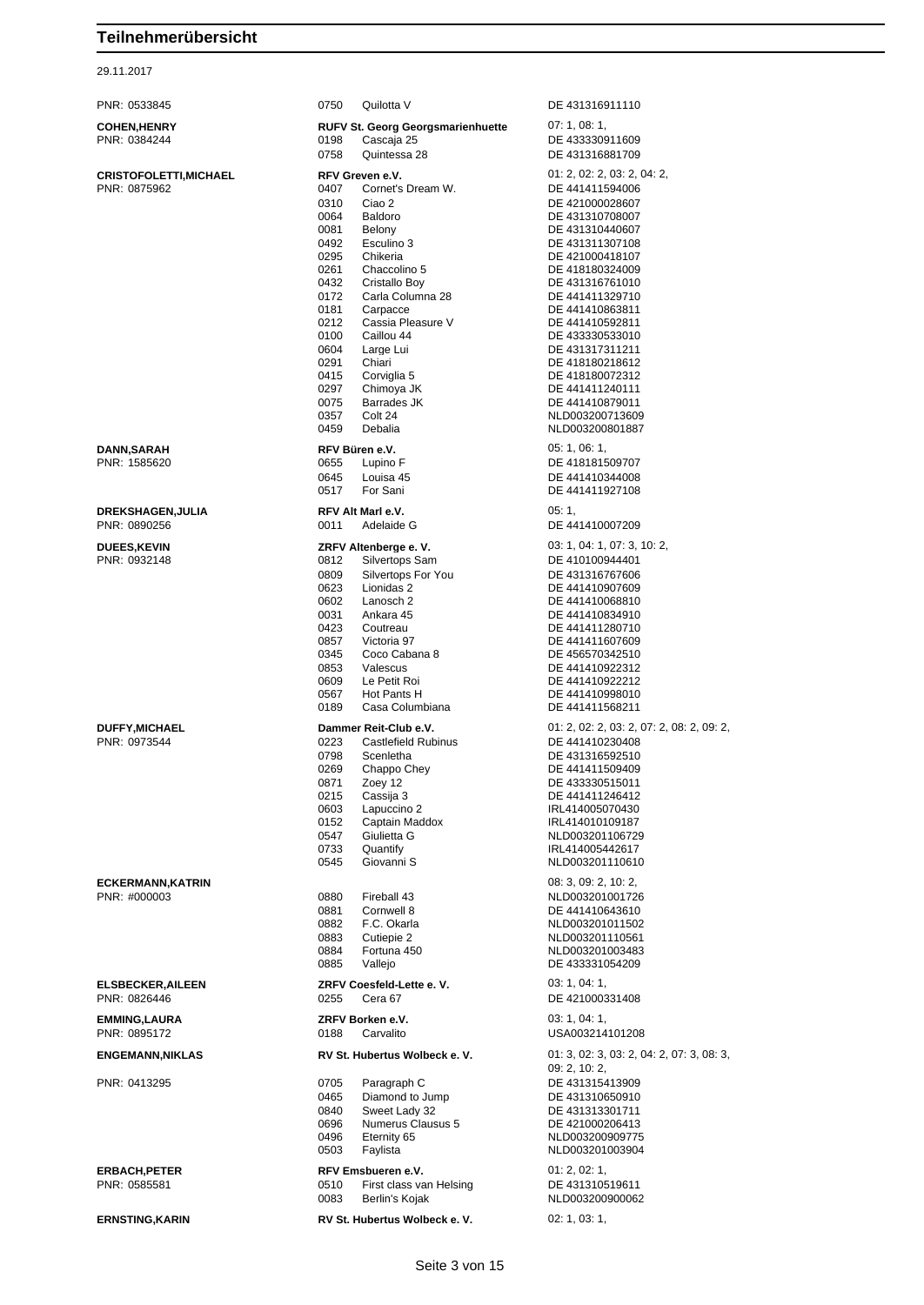| PNR: 0038121                            | 0503<br>Faylista                                       | NLD003201003904                         |
|-----------------------------------------|--------------------------------------------------------|-----------------------------------------|
| <b>FOUNTA,GEORGIA</b>                   | RFV Greven e.V.                                        | 01: 2, 02: 2, 03: 2, 09: 2, 10: 2,      |
| PNR: 1780305                            | 0047<br>Asandroj                                       | DE 341411647299                         |
|                                         | 0393<br>Coramee                                        | DE 431310148107                         |
|                                         | 0595<br>Lacoste 117                                    | DE 441411938406                         |
|                                         | 0653<br>Luna 1714                                      | DE 433330113808                         |
|                                         | 0449<br>Daisy Dee 16                                   | DE 433330037409                         |
|                                         | 0092<br>Buffy 53                                       | DE 473730511709                         |
|                                         | 0216<br>Cassijo 2                                      | DE 441413139309                         |
|                                         | 0251<br>Cento Chicco                                   | DE 433330256210                         |
|                                         | JL's Cellestina<br>0575                                | DE 421000502711                         |
| FREITAG,ANNA                            | Nordd.u.Flottbeker RV                                  | 04:1, 10:1,                             |
| PNR: 0364607                            | 0488<br>Emilio Pucci                                   | DE 431311411308                         |
|                                         |                                                        |                                         |
| <b>FUEST,MATTHIAS</b>                   | RSC Osnabruecker Land e.V.                             | 08:1,                                   |
| PNR: 0742624                            | 0149<br>Caprobina                                      | DE 418180699005                         |
|                                         | 0599<br>Lagos 78                                       | DE 433330511306                         |
|                                         | 0709<br>Pepe 274                                       | DE 433330375108                         |
|                                         | 0521<br>Franz W                                        | DE 441410989410                         |
|                                         | 0649<br>Lucaya 3<br>0515                               | DE 431310727811<br>DE 431313301311      |
|                                         | For Fly 3<br>0307<br>Christador                        | DE 441410849911                         |
|                                         | 0615<br>Levista 6                                      | DE 433330638312                         |
|                                         | 0576<br>John Player                                    | NLD003200504139                         |
|                                         | Null Null Sieben 4<br>0692                             | NLD003201203584                         |
|                                         |                                                        |                                         |
| <b>GERDES,REBECCA</b><br>PNR: 1064682   | RV Visbek e.V.<br>0890<br>Cherie 202                   | 05: 1, 06: 1,<br>DE 431310828308        |
|                                         |                                                        |                                         |
| <b>GLEIS,HANS-GERD</b>                  | RV Diana Bad Rothenfelde e.V.                          | 03: 1, 04: 1,                           |
| PNR: 0050431                            | 0556<br>Greta B 2                                      | DE 441413051709                         |
| <b>GORONTZI,PHILIP</b>                  | RFV Lopshorn Lage e.V.                                 | 01:1,                                   |
| PNR: 0330366                            | 0514<br>For Charmy                                     | DE 441410075910                         |
|                                         | 0526<br>Fronterra                                      | DE 441410008411                         |
|                                         |                                                        |                                         |
| <b>GRAFMUELLER,NELE</b><br>PNR: 0956495 | ZRFV Riesenbeck e.V.<br>0325<br>Claire 69              | 03: 1, 06: 1, 09: 2,<br>DE 421000227003 |
|                                         | 0634                                                   | DE 431317904702                         |
|                                         | Lola likes Looping<br>0473<br>Dree Boeken's Starleader | DE 431312307708                         |
|                                         |                                                        |                                         |
| <b>GRIESE,HENRIK</b>                    | RFV Cherusker e.V.                                     | 07: 2, 08: 2, 09: 2, 10: 2,             |
| PNR: 0293874                            | 0229<br>Cause I'm Cool                                 | DE 431314805405                         |
|                                         | 0504<br>Fighting Luna                                  | DE 441410395206                         |
|                                         | 0065<br>Balimba                                        | DE 441411222706                         |
|                                         | 0478<br><b>ECL Fantasie</b>                            | DE 441411202404                         |
|                                         | 0625<br>Lissbonia<br>0479                              | DE 441411040705<br>DE 441412012902      |
|                                         | <b>ECL Giovanni Boy</b><br>0481<br><b>ECL Ramera</b>   | DE 455670176507                         |
|                                         | 0480<br><b>ECL Quick Lady</b>                          | DE 441411929806                         |
|                                         | 0243<br>Cedric S                                       | DE 441411252608                         |
|                                         | 0096<br>Cache Coeur 2                                  | DE 421000286008                         |
|                                         | 0020<br>Allypierre                                     | DE 421000341308                         |
|                                         | 0642<br>Lord Rebel                                     | DE 431319664409                         |
|                                         | 0416<br>Cosima G                                       | DE 441410496108                         |
|                                         | 0563<br>Hermes le Unique                               | DE 421000548310                         |
|                                         | 0477<br><b>ECL Corvo</b>                               | DE 441411491509                         |
|                                         | 0231<br>Cavallina 8                                    | DE 441410622310                         |
|                                         | 0608<br>Layla 55                                       | DE 441411100811                         |
|                                         | 0192<br>Casalls Dream                                  | DE 421000012111                         |
|                                         | 0553<br>Granate P                                      | DE 418180210012                         |
|                                         | 0130<br><b>Candice Cooper</b>                          | DE 421000023212                         |
|                                         | 0462<br>Dia Corada<br>0689<br>Norbert Uno W            | DE 421000040912<br>DE 421000514712      |
|                                         | 0333<br>Cleo 231                                       | DE 441410238713                         |
|                                         |                                                        |                                         |
| <b>HANLEY,CAMERON</b>                   | <b>RUFV Rulle</b>                                      | 01: 2, 02: 2, 03: 1, 04: 1,             |
| PNR: 0383322                            | Hakuna Matata 25<br>0888                               | NLD003201209010                         |
|                                         | 0889<br>Conandro 2                                     | DE 421000541011                         |
| HANLEY,FINN                             | RUFV Fuerstenau e.V.                                   | $\cdot$ 0.                              |
| PNR: 1774603                            | 0891<br>Lexicon 5                                      | NLD003201009657                         |
| <b>HARDINGHAUS,ANNETTE</b>              | RV Mettingen e.V.                                      | 01: 2, 03: 2, 04: 2, 07: 2, 08: 1,      |
| PNR: 0212517                            | 0446<br>Cyraleen H                                     | DE 441411434406                         |
|                                         | 0178<br>Carmen 234                                     | DE 421000131304                         |
|                                         | 0730<br>Quaiten H                                      | DE 441410460808                         |
|                                         | 0738<br>Quenya H                                       | DE 441410436709                         |
|                                         | 0329<br>Claus H <sub>2</sub>                           | DE 441410812411                         |
| <b>HASSMANN,FELIX</b>                   | Zucht-, Reit u. Fahrverein Lienen e.                   | 03: 1, 04: 3, 09: 1, 10: 3,             |
| PNR: 0293782                            | 0292<br>Chicca 31                                      | DE 441411940504                         |
|                                         | 0071<br>Balzaci                                        | DE 441410400603                         |
|                                         | 0732<br>Quali Quanti                                   | DE 473730922805                         |
|                                         | 0235<br>Cayles                                         | DE 421000003705                         |
|                                         | 0233<br>Cayenne WZ                                     | DE 421000048805                         |
|                                         | 0063<br>Balance 30                                     | DE 441410282507                         |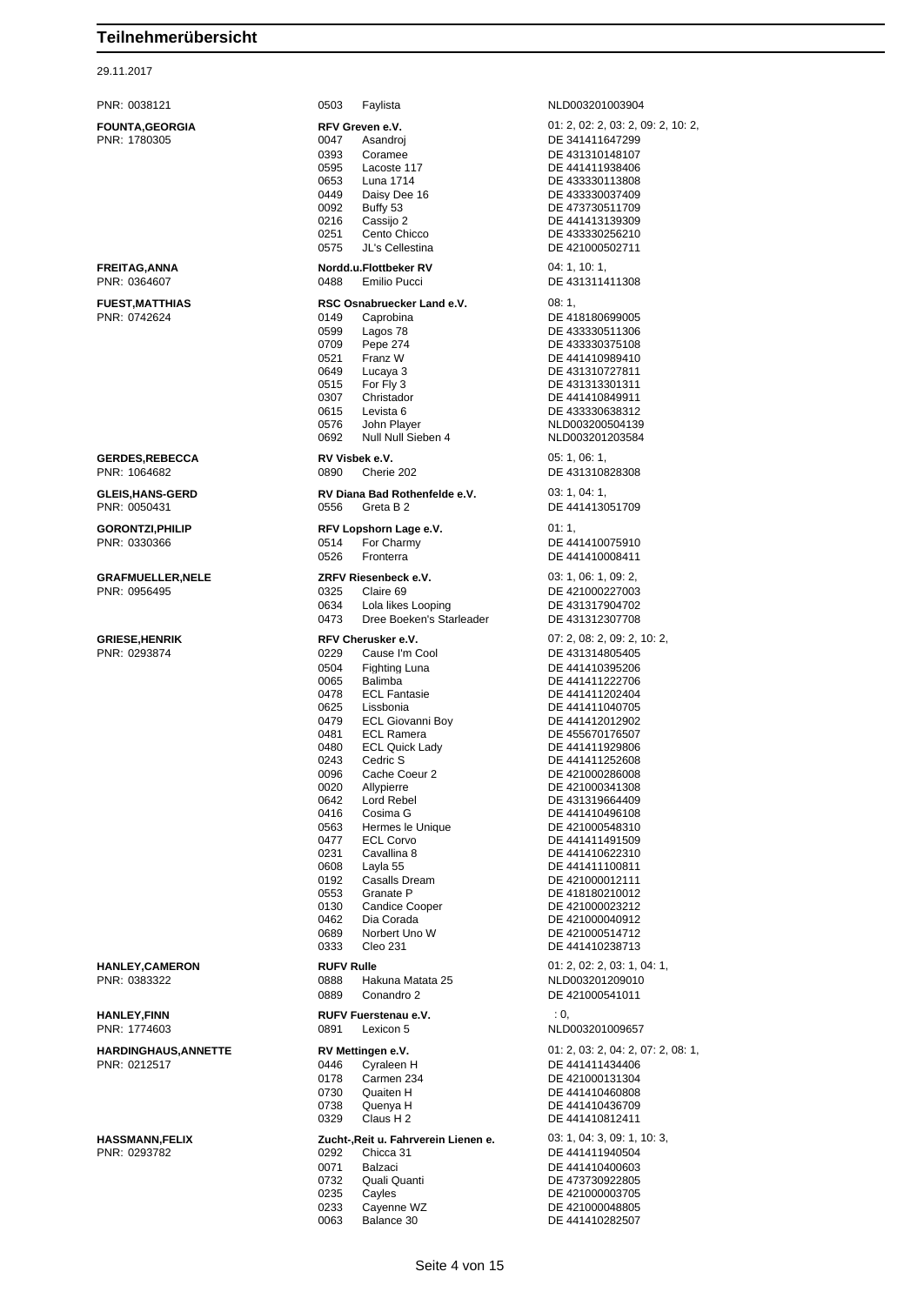#### 29.11.2017

| <b>HEERMANN, STEFANIE</b> |
|---------------------------|
| PNR: 0668789              |
| <b>HEYER, DENNIS</b>      |
| <b>DAID. 0074007</b>      |

|                             | 0650<br>Lucky Boy 231                             | DE 441411464807                    |
|-----------------------------|---------------------------------------------------|------------------------------------|
| PNR: 0293782                | 0062<br>Bachus H                                  | DE 410100771607                    |
|                             | 0074<br>Baron WZ                                  | DE 456370301508                    |
|                             | 0073<br>Barolo H                                  | DE 410108771707                    |
|                             | 0745<br>Quicky 24                                 | DE 433332094109                    |
|                             | 0138<br>Cantara 77                                | DE 431313309609                    |
|                             | 0701<br>Otello 49                                 | DE 456570123009                    |
|                             | 0565<br>Horse Gym's Caretin                       | DE 421000568910                    |
|                             | 0858<br>Vincent 168                               | DE 431317300610                    |
|                             | 0806<br>SIG Captain America                       | DE 441411215709                    |
|                             | 0566<br>Horse Gym's Landino<br>0592<br>La Vita 33 | DE 481810299010                    |
|                             | 0644<br>Lorena 144                                | DE 410100403110<br>DE 441411266111 |
|                             | 0805<br><b>SIG Black Panther</b>                  | DE 441411508711                    |
|                             | 0735<br>Quattro WZ                                | DE 421000063112                    |
|                             | 0765<br>Quiwitino WZ                              | DE 421000221412                    |
|                             | 0050<br>Atacke 2                                  | DE 410100738311                    |
|                             | 0163<br>Carbonada H                               | DE 410103005911                    |
|                             | 0148<br>Capriole H                                | DE 410100179012                    |
|                             | 0819<br>SL Brazonado                              | DE 404989022205                    |
|                             | 0807<br>SIG Hawkeye                               | NLD003201011275                    |
| <b>HAUWE, KERSTIN MARIA</b> | ZRFV Lützow Selm-Bork-Olfen e.V.                  | 07:1,                              |
| PNR: 0432912                | 0422<br>Countess 24                               | DE 441411124609                    |
|                             | 0836<br>Stolzine                                  | DE 431312312911                    |
|                             | 0387<br>Coole Lotte H                             | DE 441411065313                    |
| <b>HECKMANN, MICHAEL</b>    | RUFV Isterberg e.V.                               | 01: 2, 02: 2, 03: 2, 04: 2,        |
| PNR: 0286955                | 0068<br>Balluchon du Rouet                        | DE 473730768305                    |
|                             | 0401<br>Cormello R                                | DE 421000163908                    |
|                             | 0636<br>Lolita K                                  | DE 433331505208                    |
|                             | 0015<br>Akon W                                    | DE 456370371510                    |
|                             | 0142<br>Cantiaro de Chile K                       | DE 421000085610                    |
|                             | 0651<br>Ludger G                                  | DE 431319914305                    |
|                             | 0574<br>Jason - Hilton                            | BEL002W00292656                    |
|                             | 0230<br>Cavalli 3                                 | NLD003200706317                    |
|                             | 0627<br>Little John N                             | EST00109A186111                    |
| <b>HEERMANN, STEFANIE</b>   | ZRFV Dumberg u.Umg.e.V.                           | 05: 1, 06: 1,                      |
| PNR: 0668789                | Carlotta 205<br>0175                              | DE 441410969309                    |
|                             | 0766<br>Quiz 6                                    | DE 443430045609                    |
| <b>HEYER, DENNIS</b>        | RV Oldenburger Muensterland e.V                   | 07: 2, 08: 2,                      |
| PNR: 0671387                | 0821<br>Snoopnose                                 | DE 431317007905                    |
|                             | 0037<br>Aquarell PW                               | DE 433330682904                    |
|                             | 0723<br>Poggy                                     | DE 433331174701                    |
|                             | 0664<br>Mary Poppins 64                           | DE 433330871407                    |
|                             |                                                   | DE 433331004207                    |
|                             | 0837<br>Strombuli                                 |                                    |
|                             | 0126<br>Canberra 45                               | DE 421000331008                    |
|                             | 0300<br>Chincento                                 | DE 418184068809                    |
|                             | 0260<br>Chaccobel                                 | DE 418184111709                    |
|                             | 0611<br>Leandra 215                               | DE 433330623509                    |
|                             | 0759<br>Quinton 11                                | DE 433330678209                    |
|                             | 0141<br>Canterbury 10                             | DE 441410196809                    |
|                             | 0688<br>Nogadishu                                 | DE 441411554609                    |
|                             | 0128<br>Cancaro 2                                 | DE 421000151109                    |
|                             | 0579<br>KH's Une de May                           | DE 433334007110                    |
|                             | 0438<br>Cubana O<br>Doriano 13                    | DE 441411701110<br>DE 433330658011 |
|                             | 0471                                              |                                    |
|                             | 0265<br>Chacdina<br>0439<br>Cucinello             | DE 418184016411<br>DE 418180853409 |
|                             | 0106<br>Caliberty OLD                             | DE 418180032412                    |
|                             | 0694<br>Numeri                                    | DE 418182530512                    |
|                             | Vampire Girl<br>0854                              | DE 441410702611                    |
|                             | 0796<br>Saphire 5                                 | DE 431319502212                    |
|                             | 0246<br>Cellestino 8                              | DE 418182517412                    |
|                             | 0281<br>Check it up 3                             | DE 418180244813                    |
|                             | 0267<br>Chantal 315                               | DE 418180459813                    |
|                             | 0174<br>Carlos 778                                | DE 431310052813                    |
|                             | 0847<br>Ultimo 137                                | DE 431316529913                    |
|                             | Caracas 99<br>0156                                | DE 418182588811                    |
|                             | 0184<br>Carreras 14<br>0861<br>Vladimir OLD       | DE 418180239112<br>DE 433330495213 |
|                             | 0779<br>Rolls de Montigny                         | FRA00105026961L                    |
|                             | 0569<br>I do it 4                                 | NLD003201301533                    |
|                             | 0570<br>Independent 7                             | NLD003201302032                    |
| <b>HEYER, JOACHIM</b>       | <b>RUFV Cappeln</b>                               | 07: 2, 08: 2,                      |
| PNR: 0067787                | 0821<br>Snoopnose                                 | DE 431317007905                    |
|                             | 0037<br><b>Aquarell PW</b>                        | DE 433330682904                    |
|                             | 0723<br>Poggy                                     | DE 433331174701                    |
|                             | 0837<br>Strombuli                                 | DE 433331004207                    |
|                             | 0126<br>Canberra 45                               | DE 421000331008                    |
|                             | 0260<br>Chaccobel                                 | DE 418184111709                    |
|                             | 0611<br>Leandra 215                               | DE 433330623509                    |
|                             | 0759<br>Quinton 11<br>0141<br>Canterbury 10       | DE 433330678209<br>DE 441410196809 |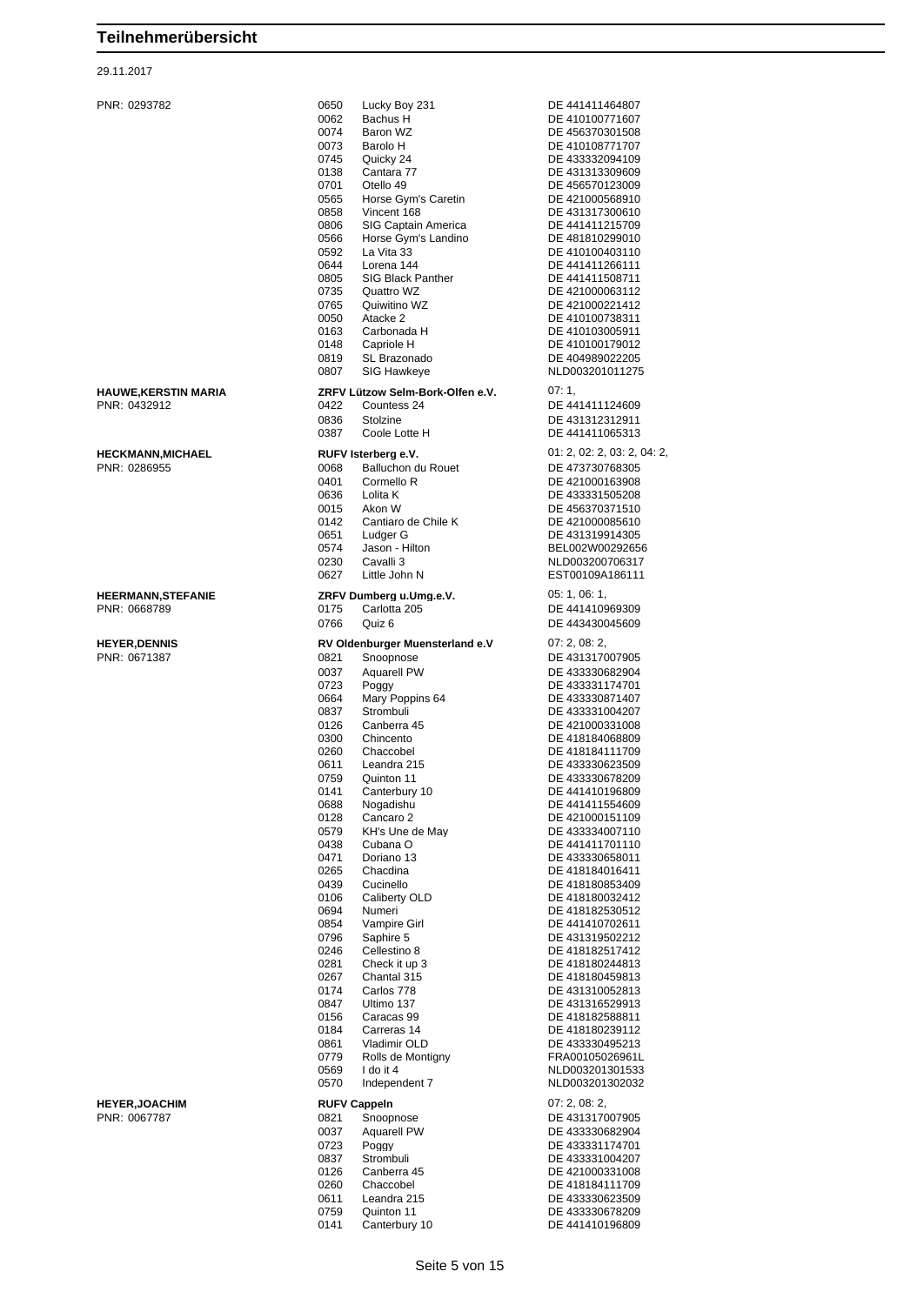29.11.2017

PNR: 1030173

PNR: 0067787 0688 Nogadishu DE 441411554609 0579 KH's Une de May DE 433334007110<br>0438 Cubana O 0438 Cubana O DE 441411701110<br>0471 Doriano 13 DE 433330658011 Doriano 13 DE 433330658011 0265 Chacdina DE 418184016411 0106 Caliberty OLD DE 418180032412 0694 Numeri DE 418182530512<br>19854 Vampire Girl DE 441410702611 0854 Vampire Girl DE 441410702611 0796 Saphire 5 DE 431319502212<br>0246 Cellestino 8 DE 418182517412 0246 Cellestino 8 DE 418182517412<br>0281 Check it up 3 DE 418180244813 0281 Check it up 3 DE 418180244813<br>0174 Carlos 778 DE 431310052813 0174 Carlos 778 DE 431310052813<br>0156 Caracas 99 DE 418182588811 0156 Caracas 99 DE 418182588811<br>0184 Carreras 14 DE 418180239112 0184 Carreras 14 DE 418180239112<br>19861 Vladimir OLD DE 433330495213 0861 Vladimir OLD DE 433330495213 Rolls de Montigny 0569 I do it 4 NLD003201301533 0842 Tam Tam De Bacon<br>0573 Jade de Lizami Jade de Lizami BEL002W00301078 0570 Independent 7 NLD003201302032 **HILGEMANN,LENA JOSEFINE RV St. Hubertus Wolbeck e. V.** 05: 1, 06: 1, 06: 1, 06: 1, 06: 1, 05: 1, 06: 1, 05: 0205 Caspar Baroncelli 0205 Caspar Baroncelli DE 421000221009 **HOFFMANN,JAN RFV Overath** 01: 1, 02: 2, 03: 2, 04: 1, PNR: 0570718 0079 Bella 1039 DE 421000044109 0605 Las Vegas 215 DE 443435627811 0024 Amazing Girl 8 NLD003201108465 **HOFSCHROEER,HENDRIK RUFV Herzlake u.Umgebung e.V.** 02: 1, 04: 1, PNR: 0524723 0656 Lüttinghof's Converse DE 421000526209 0086 Beyla S DE 421000546210 **HOLLE,DIETMAR RV Destel e.V.** 05: 1, 06: 2, PNR: 0561329 0196 Cascada H DE 441410291008 0044 Arlette H DE 441411215509 **HOLLENBECK,SEBASTIAN RUFV Rulle** 01: 1, 02: 1, 07: 1, 08: 1, PNR: 0384923 0710 Pepe 298 DE 431312344511 **HOLTROP,THOMAS** 05: 1, Leopold 262 DE 421000339507<br>Cliff 66 Cliff 66 0879 Cliff 66 DE 431311609208 **JANDT,CHRISTINE ZRFV Lützow Selm-Bork-Olfen e.V.** 07: 1, 08: 1, **JANSSEN,ALSTE RUFV Rulle** 03: 1, 09: 1, PNR: 1046725 0747 Quidam's Quando 2 DE 431310114706 **KAMPE,VALERIE RFV Fürstenwald e.V.** 03: 1, 04: 1, PNR: 0083928 0792 Sammy 600 DE 431310118310 **KERSTEN,NIELS RV Albersloh e.V.** 07: 2, 08: 2, 09: 2, 10: 2, PNR: 1637740 0123 Can win DE 418181300505 0594 Lacento DE 418180057109 0852 Valerie M DE 431317224710<br>0282 Checker 47 DE 441411475010 028 Checker 47 DE 441411475010<br>Ariba N.W. DE 441410821710 0041 Ariba N.W.<br>
0164 Cardinale 23 DE 418182577911 0164 Cardinale 23 Quadinale 23 Quadinale 23 Quadinale 2414110217911 0524 Freixenet 77 DE 441410217211<br>0165 Cardoso 31 DE 431316782111 Cardoso 31 DE 431316782111 0848 Union de Flandre **FRA00108107499A KLIMKE,INGRID RV St.Georg Münster e.V.** 04: 2, 04: 2, 04: 2, 04: 2, 04: 2, 04: 2, 04: 2, 05: 2, 04: 2, 05: 2, 05: 2, 05: 2, 05: 2, 05: 2, 05: 2, 05: 2, 05: 2, 05: 2, 05: 2, 05: 2, 05: 2, 05: 2, 05: 2, 05: 2, 05: 2, 05: 0864 Wolterra DE 421000011506 **KNOOP,SINA ZRFV Riesenbeck e.V.** 05: 1, 06: 1, PNR: 1214560 0877 Jack 510 DE 433331605911 **KOCH,PHILIP RFV Husberg u.U.** 07: 2, 08: 2, 09: 3, 10: 1, **KOEHLBRANDT,TORBEN Fehmarnscher Ringreiterverein e.V.** 01: 2, 02: 2, 03: 2, 04: 2, 09: 1, 10: 1, PNR: 0328049 0662 Macao 44 DE 418181420607 0673 Miss Bubbles DE 418184059109 0763 Quito 45 DE 421000334510 0536 Gepsom Gold DE 456570374310 0454 Dante de Joter BEL002W00214855<br>0218 Cassina van den Berg Z BEL015Z55690110 Cassina van den Berg Z **KOESTER, LEA RV Mettingen e.V. RV Mettingen e.V.** 05: 1, 05: 1, 05: 1, 05: 1, 05: 1, 05: 1, 05: 1, 05: 1, 05: 1, 05: 1, 05: 1, 05: 1, 05: 1, 05: 1, 05: 1, 05: 1, 05: 05: 1, 05: 1, 05: 1, 05: 1, 05: 1, 05: 1, 05: 1, 05 **KONRAD,JUSTUS RFV Gustav Rau Westbevern e. V.** 05: 1, 06: 2, 06: 2, 06: 2, 06: 2, 06: 2, 06: 2, 06: 2, 06: 2, 06: 2, 06: 2, 06: 2, 06: 2, 06: 2, 06: 2, 06: 2, 06: 2, 06: 2, 06: 2, 06: 2, 06: 2, 06: 2, 06: 2, 06: 2, 06: 0125 Canavaro 8 DE 431311309905

DE 418180853409 NLD003200705063 DE 441410626609 DE 409090163904 DE 441411536610

0822 Snorre 12 DE 431313309209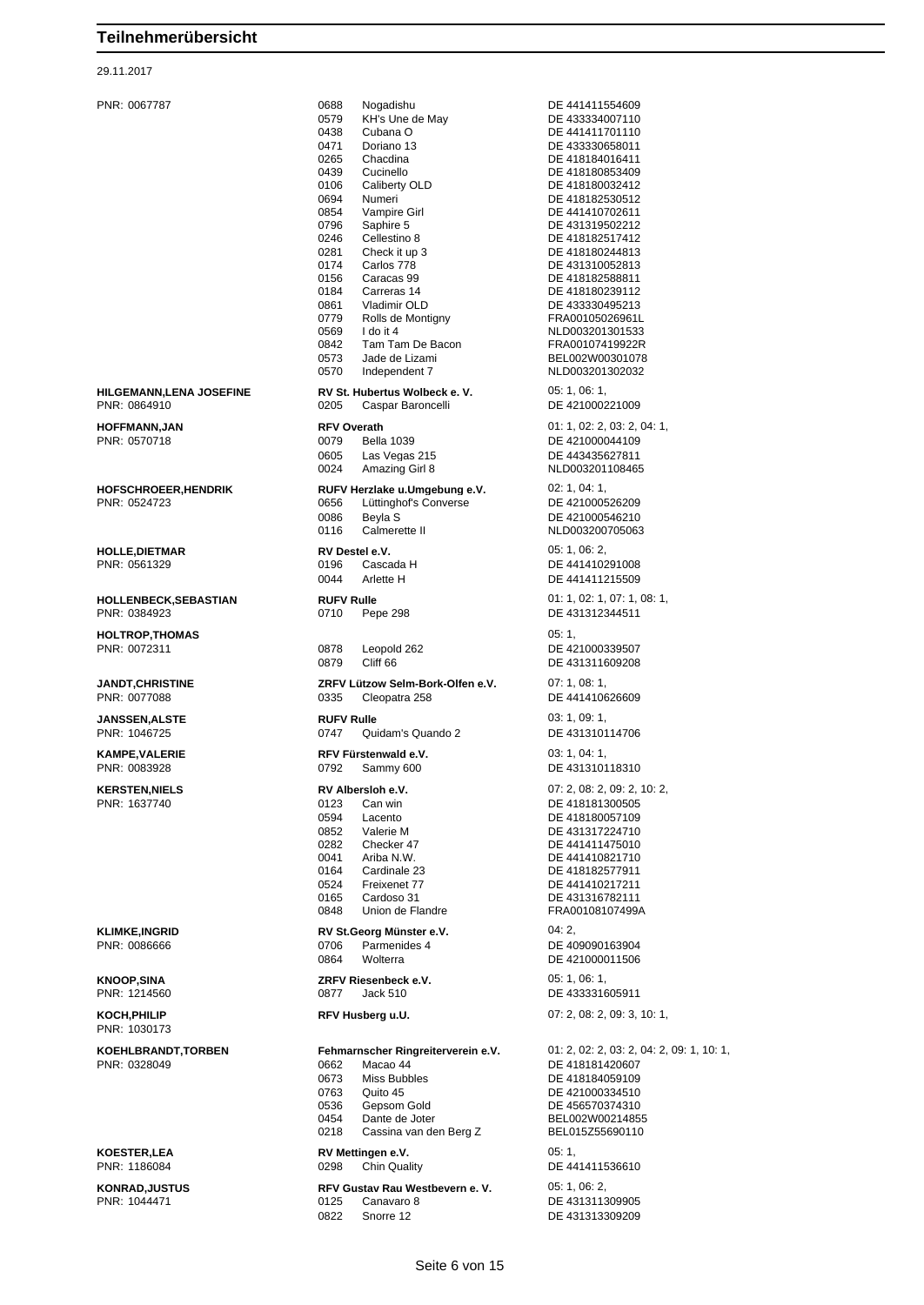#### 29.11.2017

**KOOLS,JASPER RV Oldenburger Muensterland e.V** 03: 1, 04: 1, PNR: 0427299 0280 Chatto 4 DE 418180015806 **KOOPS,HENRIKE ZRFV Riesenbeck e.V.** 05: 1, 06: 1, PNR: 0622828 0377 Contendra 37 DE 431310107309 **KOPPENBERG,AMELIE RG Ober-Castrop e. V.** 01: 1, 02: 1,<br>
PNR: 0613400 **DE 4181800 CEC** DE 418180036306 0513 Flying Twinstar DE 441410507907 0326 Clara S<br>0272 Charlie Sheen 3 DE 441411192709 0272 Charlie Sheen 3 DE 441411192709<br>0621 Limango 2 DE 421000520610 0621 Limango 2 DE 421000520610<br>0103 Calanda 44 DE 441411756108 Calanda 44 DE 441411756108 0739 Quibelle 29 DE 441410638611 **KORTE,MAXI RV Rhynern e.V. RV Rhynern e.V.** 09: 1, 10: 1, 10: 1, 19: 1, 10: 1, 10: 1, 10: 1, 10: 1, 10: 1, 10: 1, 10: 1, 10: 1, 10: 1, 10: 1, 10: 1, 10: 1, 10: 1, 10: 1, 10: 1, 10: 1, 10: 1, 10: 1, 10: 1, 10: 1, 10: 1 0284 Chelsea 119 DE 433330656808 **KRAEMER,EBBA RFV 1876 Amelsbüren e. V.** 03: 1, PNR: 1543931 0107 Calida G DE 421000287708 **KREKEMEYER,RABEA RV Ibbenbüren e.V.** 05: 1, 06: 1, PNR: 0506784 0109 Calimera 44 DE 441410502208 **KREUZER,ANNIKA RTG Silberberghof** 01: 2, 03: 1, PNR: 0558795 0303 Chivas Regal 12 DE 433331041707 DE 455670177811 0551 Goodwill 68 DE 431316590411 **KRSTIC,FRANZISKA-CAROLINE RFV v. Bismarck Exter e.V. CDD** 05: 1, 06: 1, PNR: 0934369 0217 Cassina Quinar DE 421000595910 **KRUCK,JAN-MORTEN RFV Havixbeck-Hohenholte e.V.** 07: 1,<br>PNR: 0333491 **DE 43 DE 43** DE 431319199011 **KUEHLKAMP,LUISA LZRFV Gronau e.V.** 05: 1, 06: 1, DE 441410318107 **KULLA,CHRISTINA RUFV Cappeln RUFV Cappeln 1998 CONSIDENT CAPP 10821 RUPY Cappeln CONSIDE 4313170** 0821 Snoopnose DE 431317007905 0037 Aquarell PW DE 433330682904<br>0664 Mary Poppins 64 DE 433330871407 DE 433330871407 0837 Strombuli DE 433331004207 0126 Canberra 45 DE 421000331008<br>0260 Chaccobel DE 418184111709 0260 Chaccobel DE 418184111709<br>0611 Leandra 215 DE 433330623509 0611 Leandra 215 DE 433330623509 0759 Quinton 11 Quinton 11 DE 433330678209<br>0141 Canterbury 10 Quinton DE 441410196809 0141 Canterbury 10 DE 441410196809<br>0688 Nogadishu DE 441411554609 0688 Nogadishu DE 441411554609 0579 KH's Une de May **DE 433334007110**<br>0438 Cubana O **DE 441411701110** 0438 Cubana O DE 441411701110 0471 Doriano 13 DE 433330658011<br>0265 Chacdina DE 418184016411 0265 Chacdina DE 418184016411 0439 Cucinello DE 418180853409<br>0106 Caliberty OLD DE 418180032412 0106 Caliberty OLD DE 418180032412<br>0694 Numeri DE 418182530512 0694 Numeri DE 418182530512<br>19854 Vampire Girl DE 441410702611 0854 Vampire Girl DE 441410702611 0796 Saphire 5 DE 431319502212<br>0246 Cellestino 8 DE 418182517412 DE 418182517412 0281 Check it up 3 DE 418180244813 0267 Chantal 315 DE 418180459813 0174 Carlos 778 DE 431310052813 0847 Ultimo 137 DE 431316529913 0156 Caracas 99 DE 418182588811<br>0184 Carreras 14 DE 418180239112 DE 418180239112 0779 Rolls de Montigny FRA00105026961L<br>0569 I do it 4 NLD003201301533 0569 I do it 4 NLD003201301533 FRA00107419922R 0573 Jade de Lizami BEL002W00301078<br>0570 Independent 7 NLD003201302032 NLD003201302032 **LEETZ,ELISA-SOPHIE RFV Greven e.V.** 01: 1, 05: 1, 06: 1, 06: 1, 06: 1, 06: 1, 06: 1, 06: 1, 06: 1, 06: 1, 06: 1, 06: 1, 06: 1, 06: 1, 05: 1, 06: 1, 05: 1, 06: 1, 05: 1, 06: 1, 05: 1, 06: 1, 05: 1, 05: 1, 05: 1, 05: 1, 0 0009 Adara 2 DE 421000194008<br>0469 Diocento DE 421000075210 DE 421000075210 **LEUSMANN,PETRA RFV Greven e.V.** 05: 1, DE 441411032907 **LIEBRECHT,JULINA RV St.Georg Saerbeck e.V.** 05: 1,<br>PNR: 1489004 **DE 42** 0613 Leo Landesco **DE 42** 0613 Leo Landesco DE 421000157500 0593 Lacalucci 2 DE 433330449303 0777 Rocky L DE 441410508905 **LIGGES,MARIE RFV v. Nagel Herbern e.V.** 07: 3, 08: 2, PNR: 0357470 0370 Congress 4 DE 433330837506 0209 Cassandra L 2 DE 441411754704 0334 Cleomee L<br>
0402 Cormint 5 DE 441410613503 0402 Cormint 5 DE 441410613503 0254 Ceon DE 441411279601<br>0442 Curly Sue 149 DE 441410493708 DE 441410493708

# Seite 7 von 15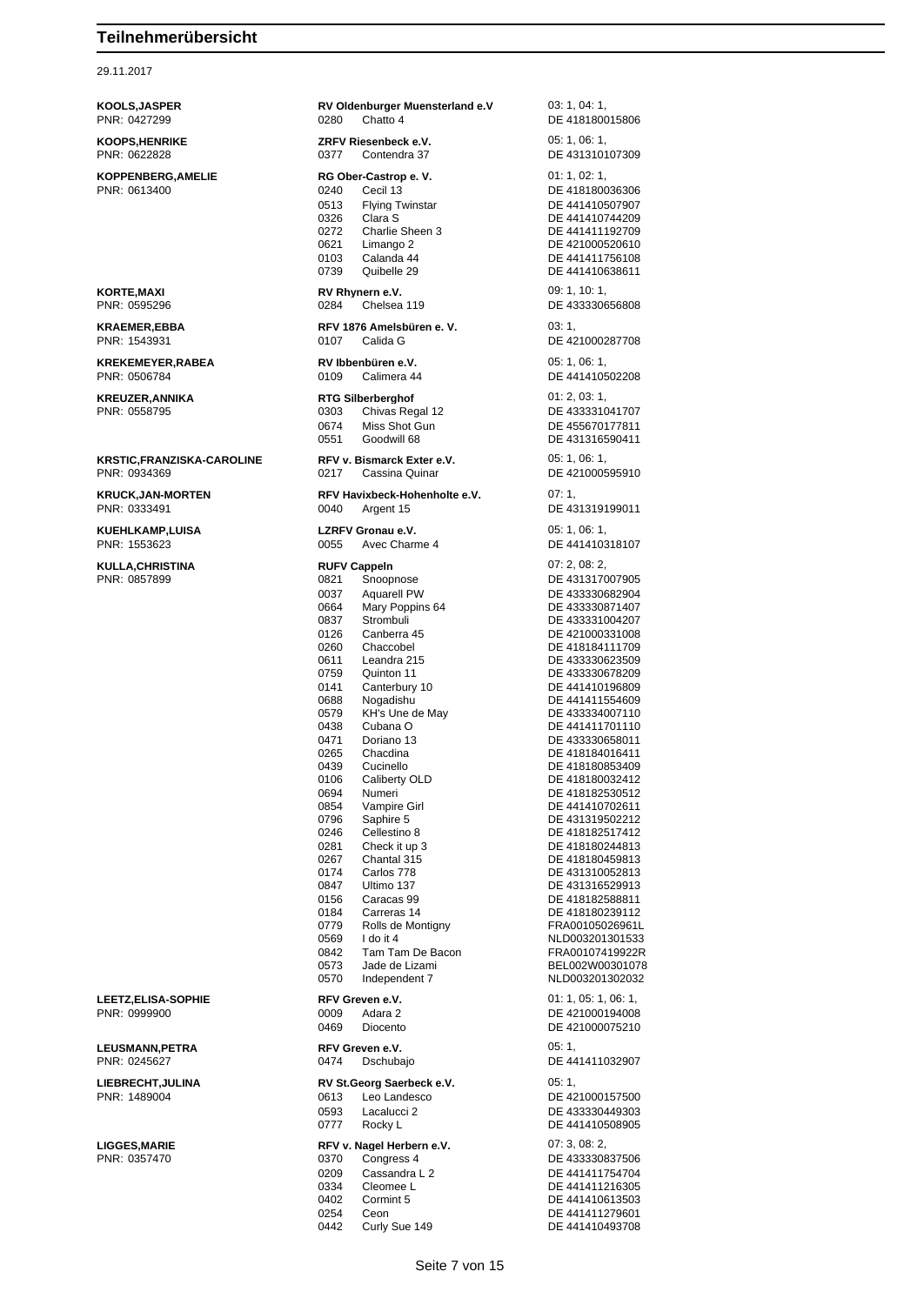| PNR: 0357470                                  | 0199<br>Cascaya L<br>0776<br>Rio Grande 135<br>0146<br>Capalo<br>0394<br>Corcovado L                                                                                                                                                                                                                                                                                                                        | DE 441411498710<br>DE 441411597710<br>DE 441411322011<br>DE 441411376412                                                                                                                                                                                                                                             |
|-----------------------------------------------|-------------------------------------------------------------------------------------------------------------------------------------------------------------------------------------------------------------------------------------------------------------------------------------------------------------------------------------------------------------------------------------------------------------|----------------------------------------------------------------------------------------------------------------------------------------------------------------------------------------------------------------------------------------------------------------------------------------------------------------------|
|                                               | 0466<br>Dibadu L                                                                                                                                                                                                                                                                                                                                                                                            | BEL002W00291658                                                                                                                                                                                                                                                                                                      |
| <b>LILIENBECKER,DENNIS</b><br>PNR: 0618671    | RFV Warendorf e.V.<br>0180<br>Carosso 2<br>0657<br>Luz 3<br>0846<br>Tribute                                                                                                                                                                                                                                                                                                                                 | 07: 2, 09: 1, 10: 1,<br>DE 421000133806<br>DE 421000545608<br>DE 421000266409                                                                                                                                                                                                                                        |
|                                               | 0472<br>Dots & Dashes<br>0681<br>Nahanni<br>0622<br>Linto<br>0434<br>Croozer<br>0661<br>Lyonheart                                                                                                                                                                                                                                                                                                           | DE 421000079010<br>DE 441411197311<br>DE 421000174411<br>DE 421000552911<br>DE 431310061311                                                                                                                                                                                                                          |
| LINTULA,ANNIINA                               | 0309<br>Chula vista<br>0728<br>Qrack<br>0631<br>Loch Lomond<br>0417<br>Cosmi<br>RFV v. Nagel Herbern e.V.                                                                                                                                                                                                                                                                                                   | DE 421000531312<br>DE 421000174813<br>DE 441411110412<br>DE 441410929713<br>07:1,08:1,                                                                                                                                                                                                                               |
| PNR: 1745809<br>LOHMANN,BARBARA               | Cleomee L<br>0334<br>0430<br>Cressida 10<br>0199<br>Cascaya L<br>0776<br>Rio Grande 135<br>0146<br>Capalo<br>0366<br>Con-Action<br>0394<br>Corcovado L<br>0784<br>Ruby Zasou L<br>0127<br>Canberra S 3<br>0234<br>Cayjano Mephista<br>0783<br>Ruby in Red L<br>0467<br>Didgeridoo 24<br>0456<br>Dawao L 2<br>0293<br>Chicharito 8<br>0323<br>Ciyenta Uno<br>0067<br>Ballade 55<br>RFV v. Nagel Herbern e.V. | DE 441411216305<br>DE 441410006709<br>DE 441411498710<br>DE 441411597710<br>DE 441411322011<br>DE 441411286112<br>DE 441411376412<br>DE 441410973712<br>DE 441410255413<br>DE 441411317813<br>DE 441411313913<br>DE 441410409913<br>DE 441410861513<br>DE 441410980413<br>NLD003200710318<br>BEL015Z55658012<br>06:1 |
| PNR: 0787176                                  | 0220<br>Cassiopeia 74                                                                                                                                                                                                                                                                                                                                                                                       | DE 441411131405                                                                                                                                                                                                                                                                                                      |
| <b>LUNDGREN,MAJA</b><br>PNR: 1777133          | RuFV Löningen-Böen-Bunnen v.1927<br>0451<br>Dancano                                                                                                                                                                                                                                                                                                                                                         | 07:1<br>DE 441410004309                                                                                                                                                                                                                                                                                              |
| MAAS-TIMPERT,KLARA<br>PNR: 1399294            | Ländl. RFV Kirchhellen e. V.<br>0693<br>Number One 26<br>0440<br>Cuddel N.W.                                                                                                                                                                                                                                                                                                                                | 03: 2, 04: 2,<br>DE 441411526708<br>DE 441411381809                                                                                                                                                                                                                                                                  |
| MADENOVA,MARIA<br>PNR: #000004                |                                                                                                                                                                                                                                                                                                                                                                                                             | 07: 2, 08: 2, 09: 3, 10: 1,                                                                                                                                                                                                                                                                                          |
| MAECKEN,KARIN<br>PNR: 0055085                 | RFV Emsbueren e.V.<br>Cola Corn<br>0353                                                                                                                                                                                                                                                                                                                                                                     | 01: 1, 02: 1,<br>DE 433330231210                                                                                                                                                                                                                                                                                     |
| MAINTZ,MARIO<br>PNR: 0546004                  | ZRFV Bösensell e.V.<br>0324<br>Ckambeelou                                                                                                                                                                                                                                                                                                                                                                   | 03:2,<br>DE 441411367609                                                                                                                                                                                                                                                                                             |
| MANARA,NADINE<br>PNR: 0569476                 | <b>RC Gut Waldhof e.V.</b><br>0491<br>Escape 37                                                                                                                                                                                                                                                                                                                                                             | 01: 1, 05: 1, 06: 1,<br>NLD003200905434                                                                                                                                                                                                                                                                              |
| <b>MARTINEZ-RAMIREZ,HENRY</b><br>PNR: 1055340 | ZRFV St.Hubertus Neuenkirchen e.V.<br>0428<br>Crcme Brulce<br>0528<br>Full House 14<br>0802<br>Servus T<br>0862<br>Weltino 58<br>0761<br>Quirina B & L<br>0695<br>Numero Famorka                                                                                                                                                                                                                            | 01:1,<br>DE 421000219908<br>DE 455870314912<br>DE 455870315212<br>DE 433331687712<br>DE 421000425709<br>NLD003201007652                                                                                                                                                                                              |
| <b>MECKE,CHIARA</b><br>PNR: 1051565           | RFV St. Georg Werne e. V.<br>0685<br>Nathan 231<br>0392<br>Cora 632<br>0095<br>Cabinteely<br>0485<br>Elohiem                                                                                                                                                                                                                                                                                                | 06: 1, 08: 1, 09: 1, 10: 1,<br>DE 441411128408<br>DE 441410606009<br>DE 421000514910<br>NLD003200913248                                                                                                                                                                                                              |
| <b>MENKE,PIET</b><br>PNR: 0776658             | <b>RURV Rastede</b><br>0654<br>Lunica 2                                                                                                                                                                                                                                                                                                                                                                     | 01: 1, 02: 1,<br>DE 418180091209                                                                                                                                                                                                                                                                                     |
| <b>MENKEL,STEPHANIE</b><br>PNR: 0672407       | RFV Avenwedde e.V.<br>0886<br>Silvertops Quintina<br>0887<br>Cosmopolitan 31                                                                                                                                                                                                                                                                                                                                | 05: 1, 06: 2,<br>DE 433334011009<br>DE 441411336506                                                                                                                                                                                                                                                                  |
| MIKOVA,ZUZANA<br>PNR: 1720709                 | RUFG Falkenberg e.V.<br>Caravaggio 9<br>0162<br>0314<br>Cicero 93                                                                                                                                                                                                                                                                                                                                           | 09:2,<br>DE 431319877305<br>DE 441410896901                                                                                                                                                                                                                                                                          |
| MOLZAHN,NINA<br>PNR: 1023755                  | RFV Harsum u. Umg. e.V.<br>Stuntman S<br>0838<br>0460<br>Delta Airline<br>0606<br>Lascada 6                                                                                                                                                                                                                                                                                                                 | 07: 1, 08: 1, 09: 1, 10: 1,<br>DE 431314310205<br>DE 431310603409<br>DE 431310351509                                                                                                                                                                                                                                 |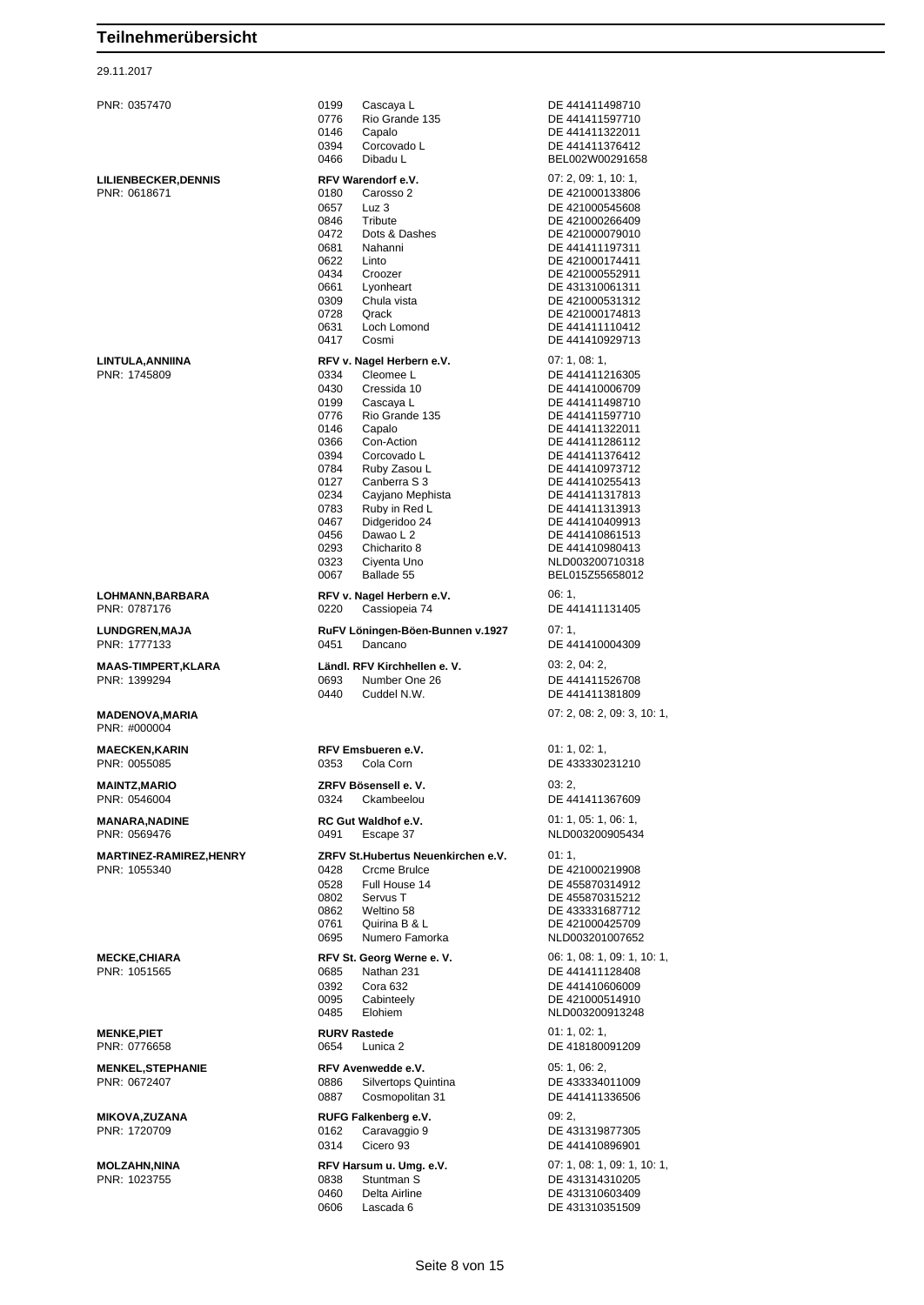29.11.2017

| <b>MUELLER, PHILIPP</b>                |                                                       | 03: 2, 04: 2,                      |
|----------------------------------------|-------------------------------------------------------|------------------------------------|
| PNR: #000006                           | 0894<br>Curtis 54                                     | DE 421000631307                    |
|                                        | 0895<br>Cairo 45                                      | DE 421000124410                    |
| <b>NAEHRING, PAUL</b>                  | ZRFV Riesenbeck e.V.                                  | 05:1,                              |
| PNR: 1489633                           | 0452<br>Dancing Diva 3                                | DE 441410465905                    |
|                                        | RV St. Hubertus Wolbeck e. V.                         | 01: 2, 02: 2, 03: 2, 04: 2,        |
| <b>NIEBERG, GERRIT</b><br>PNR: 0840477 | 0531<br>Galippo 5                                     | DE 431319632701                    |
|                                        | 0704<br>Par de Priamos                                | DE 433330270101                    |
|                                        | 0376<br>Contagio                                      | DE 421000324904                    |
|                                        | 0340<br>Clitschko 7                                   | DE 421000681207                    |
|                                        | 0001<br>A Conto Son                                   | DE 431316820107                    |
|                                        | 0139<br>Cantara 81                                    | DE 431316883208                    |
|                                        | 0533<br>Gatsby 162                                    | DE 431316824407                    |
|                                        | Foster 39<br>0520<br>0505<br>Fine Emmely              | DE 431314204308<br>DE 431314205608 |
|                                        | 0352<br>Cojak 8                                       | DE 431316884508                    |
|                                        | 0328<br>Claristo 2                                    | DE 421000110608                    |
|                                        | 0375<br>Contador 28                                   | DE 421000511708                    |
|                                        | 0061<br>Baccord                                       | DE 418180071009                    |
|                                        | 0797<br>Scarlett 646                                  | DE 433330630109                    |
|                                        | 0296<br>Chilly 15<br>0385<br>Cookie 62                | DE 441411084809<br>DE 441411280909 |
|                                        | 0421<br>Cotopaxi 8                                    | DE 421000253909                    |
|                                        | 0736<br>Quax 79                                       | DE 421000239010                    |
|                                        | 0522<br>Frau Meyer 3                                  | DE 431316765410                    |
|                                        | 0159<br>Caramba 91                                    | DE 431316514410                    |
|                                        | 0740<br>Quibelle de la coeur                          | DE 441411982408                    |
|                                        | 0386<br>Cool Pleasure 2                               | DE 441411492210                    |
|                                        | 0003<br>Abbeygail T<br>0133<br>Cannon 25              | DE 431316513410<br>DE 431310079011 |
|                                        | 0571<br>Inyou                                         | DE 418180022912                    |
|                                        | 0867<br>Zenegal                                       | DE 418180134612                    |
|                                        | 0253<br>Centuro                                       | DE 431310076711                    |
|                                        | 0187<br>Caruso 587                                    | DE 431310080211                    |
|                                        | 0286<br>Chelsey 21                                    | DE 431310600912                    |
|                                        | 0678<br>Montana 710<br>Saigon 40<br>0788              | DE 427270260712<br>DE 441410968012 |
|                                        | 0237<br>Cayu                                          | DE 441411132912                    |
|                                        | 0398<br>Corfu <sub>8</sub>                            | DE 441410968212                    |
|                                        | Calla white<br>0115                                   | DE 441411360612                    |
|                                        | 0380<br>Conthea 2                                     | DE 441410537112                    |
|                                        | 0680<br>Nabab de Revel                                | BEL002W00226925                    |
|                                        | 0711<br>Pepe Heguy<br>Olivia la Sweet<br>0698         | FRA00103180016K<br>NLD003200506058 |
|                                        |                                                       |                                    |
| <b>NIEBERG,LARS</b><br>PNR: 0122080    | RV St. Hubertus Wolbeck e. V.<br>0522<br>Frau Meyer 3 | 01: 1, 02: 1,<br>DE 431316765410   |
|                                        | 0003<br>Abbeygail T                                   | DE 431316513410                    |
|                                        |                                                       |                                    |
| <b>NIEBERG,MAX</b>                     | RV St. Hubertus Wolbeck e. V.                         | 01: 2, 02: 2, 09: 2, 10: 2,        |
| PNR: 0160767                           | 0704<br>Par de Priamos<br>0340                        | DE 433330270101                    |
|                                        | Clitschko 7<br>0001<br>A Conto Son                    | DE 421000681207<br>DE 431316820107 |
|                                        | 0139<br>Cantara 81                                    | DE 431316883208                    |
|                                        | 0533<br>Gatsby 162                                    | DE 431316824407                    |
|                                        | 0520<br>Foster 39                                     | DE 431314204308                    |
|                                        | 0352<br>Cojak 8                                       | DE 431316884508                    |
|                                        | 0375<br>Contador 28                                   | DE 421000511708<br>DE 418180071009 |
|                                        | 0061<br>Baccord<br>0296<br>Chilly 15                  | DE 441411084809                    |
|                                        | 0385<br>Cookie 62                                     | DE 441411280909                    |
|                                        | 0421<br>Cotopaxi 8                                    | DE 421000253909                    |
|                                        | 0736<br>Quax 79                                       | DE 421000239010                    |
|                                        | 0522<br>Frau Mever 3                                  | DE 431316765410                    |
|                                        | 0159<br>Caramba 91<br>Quibelle de la coeur            | DE 431316514410                    |
|                                        | 0740<br>0386<br>Cool Pleasure 2                       | DE 441411982408<br>DE 441411492210 |
|                                        | 0720<br>Piko's Prince                                 | DE 441411341510                    |
|                                        | Abbeygail T<br>0003                                   | DE 431316513410                    |
|                                        | 0133<br>Cannon 25                                     | DE 431310079011                    |
|                                        | 0571<br>Inyou                                         | DE 418180022912                    |
|                                        | 0867<br>Zenegal<br>0253<br>Centuro                    | DE 418180134612<br>DE 431310076711 |
|                                        | 0187<br>Caruso 587                                    | DE 431310080211                    |
|                                        | 0286<br>Chelsey 21                                    | DE 431310600912                    |
|                                        | 0788<br>Saigon 40                                     | DE 441410968012                    |
|                                        | 0237<br>Cayu                                          | DE 441411132912                    |
|                                        | Corfu 8<br>0398                                       | DE 441410968212                    |
|                                        | 0115<br>Calla white<br>0380<br>Conthea 2              | DE 441411360612<br>DE 441410537112 |
|                                        |                                                       |                                    |
| <b>NIEHAUS,INGA</b><br>PNR: 0957540    | RUFV Isterberg e.V.                                   | 05:1,                              |
|                                        | 0682<br>Nanu Nana 6                                   | DE 431318501406                    |

## **NIEHUES,KATJA RFV Greven e.V. 06: 1, 09: 1,**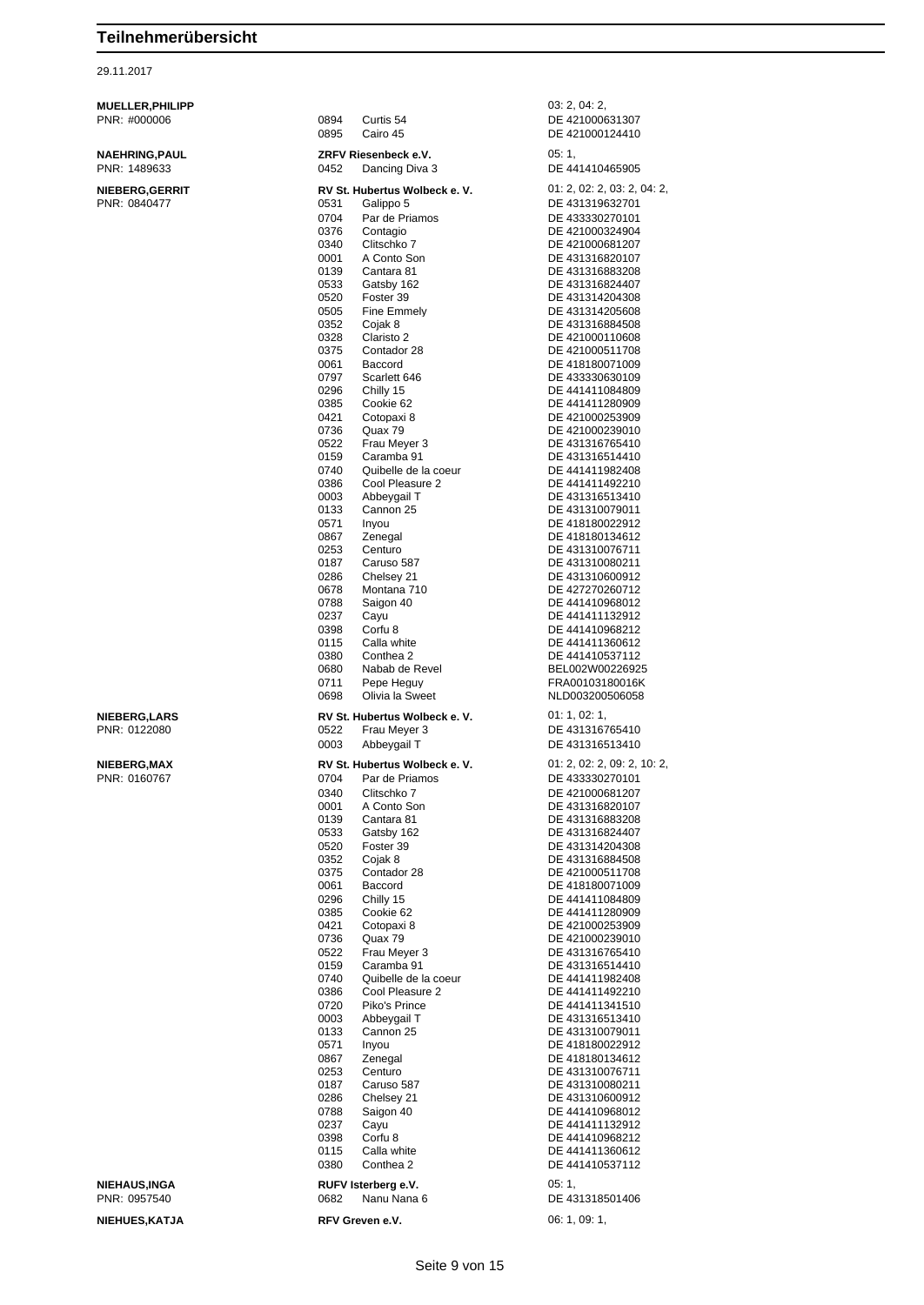#### 29.11.2017

| 0832<br>Stanton 3<br>0581<br>Klein Petty<br>0700<br>Oscar 112<br>0820<br>Smilla 108                                                                                                                                                                                                                                                                                                                                                                                                                                                                           | DE 431316738407<br>DE 441411957108<br>DE 441410684711<br>DE 441410635912                                                                                                                                                                                                                                                                                                                                                                                                              |
|---------------------------------------------------------------------------------------------------------------------------------------------------------------------------------------------------------------------------------------------------------------------------------------------------------------------------------------------------------------------------------------------------------------------------------------------------------------------------------------------------------------------------------------------------------------|---------------------------------------------------------------------------------------------------------------------------------------------------------------------------------------------------------------------------------------------------------------------------------------------------------------------------------------------------------------------------------------------------------------------------------------------------------------------------------------|
| RFV Holdorf e.V.<br>Avec Courage D'Amour<br>0056<br>0247<br>Cellino-Rubin<br>0702<br>Oui M'Sieu Du Chateau<br>0617<br>Light Mariner                                                                                                                                                                                                                                                                                                                                                                                                                           | 07: 2, 08: 1, 09: 1, 10: 1,<br>DE 441411801007<br>DE 431316606411<br>FRA00102076450N<br>BEL002W00299003                                                                                                                                                                                                                                                                                                                                                                               |
| ZRFV Bösensell e.V.<br>0154<br>Cara Mia 86<br>0336<br>Click like boom<br>0435<br>Cross My Way<br>For the Best 2<br>0518                                                                                                                                                                                                                                                                                                                                                                                                                                       | 01: 1, 08: 2,<br>DE 431310457507<br>DE 421000275308<br>DE 421000269609<br>DE 441411300110                                                                                                                                                                                                                                                                                                                                                                                             |
| RV Altena e.V.<br>0671<br>Minore-Bellini                                                                                                                                                                                                                                                                                                                                                                                                                                                                                                                      | 01: 2, 07: 2,<br>DE 441410924310                                                                                                                                                                                                                                                                                                                                                                                                                                                      |
| RFV Mesum e.V.<br>0219<br>Cassiopaya 8<br>0707<br>Partout 86<br>0464<br>Diamira 3<br>0078<br>Be Happy 64<br>0264<br>Chaccovio<br>0825<br>Souvenir SM                                                                                                                                                                                                                                                                                                                                                                                                          | 03: 1, 05: 1, 06: 1,<br>DE 441411186306<br>DE 443431761610<br>DE 418184012812<br>DE 433332255713<br>DE 433331709312<br>DE 441410029010                                                                                                                                                                                                                                                                                                                                                |
| RV Recke e.V.<br>0786<br>Safir 24                                                                                                                                                                                                                                                                                                                                                                                                                                                                                                                             | 06:1,<br>DE 498980281000                                                                                                                                                                                                                                                                                                                                                                                                                                                              |
| RV Rhede-Krommert e.V.<br>0722<br>Podolski 5<br>0436<br>Crusados<br>0137<br>Cant 3<br>0049<br>Aston 14<br>Chelsea 98<br>0285<br>0429<br>Creme de Coco<br>0486<br>Elton 63<br>0194<br>Casanova N.W.<br>Seebär<br>0800<br>0089<br>Boomer 46                                                                                                                                                                                                                                                                                                                     | 01: 1, 02: 1, 03: 1,<br>DE 441410379006<br>DE 441410212204<br>DE 433331603408<br>DE 441411591108<br>DE 441410242408<br>DE 421000548808<br>DE 418180074610<br>DE 441411450711<br>DE 431318515013<br>DE 441410388513                                                                                                                                                                                                                                                                    |
| ZRFV Wadelheim-Rheine e.V.<br>0288<br>Chester 217<br>0849<br>Valdes de Belleme                                                                                                                                                                                                                                                                                                                                                                                                                                                                                | 05:1,<br>DE 421000605205<br>FRA00109237908U                                                                                                                                                                                                                                                                                                                                                                                                                                           |
| RV Ibbenbüren e.V.<br>0767<br>Qumaira 3<br>0713<br>Pik Puschel<br>0476<br>Dusty 818                                                                                                                                                                                                                                                                                                                                                                                                                                                                           | 05: 1, 06: 1,<br>DE 433330429604<br>DE 441410772704<br>DE 433330366107                                                                                                                                                                                                                                                                                                                                                                                                                |
| RFV Greven e.V.<br>0598<br>Lady Louisa 3                                                                                                                                                                                                                                                                                                                                                                                                                                                                                                                      | 01:1,07:1,<br>DE 441410609010                                                                                                                                                                                                                                                                                                                                                                                                                                                         |
| RV Diana Bad Rothenfelde e.V.<br>Greta B 2<br>0556<br>0018<br>Alexa 427                                                                                                                                                                                                                                                                                                                                                                                                                                                                                       | 03:1,04:1,<br>DE 441413051709<br>DE 481810042609                                                                                                                                                                                                                                                                                                                                                                                                                                      |
| ZRFV Bösensell e.V.                                                                                                                                                                                                                                                                                                                                                                                                                                                                                                                                           | 01: 2, 02: 2, 03: 2, 04: 2, 07: 2, 08: 2,                                                                                                                                                                                                                                                                                                                                                                                                                                             |
| 0725<br>Potthoff's Cashmir<br>0752<br>Quinara 27<br>0527<br>FST Amarone M<br>0726<br>Potthoff's Think Well<br>0036<br>Apanatschi 90<br>0363<br>Con Borrat<br>0827<br>Spike 91<br>0305<br>Chocomel M<br>0202<br>Cashmir's kleiner Prinz<br>0204<br>Caspar 249<br>0445<br>Cyndy 2<br>0764<br>Quitte 18<br>0778<br>Rollercoaster 2<br>0426<br>Crazy-Calisha<br>0113<br>Calita 11<br>0038<br>Aquina 21<br>0110<br>Calimera 54<br>0027<br>Amita V<br>0427<br>Crazy-Greta<br>0155<br>Caracara MM<br>0816<br>Sir Poldi 4<br>0669<br>Mia-Montender<br>0647<br>Lubalon | 09: 2, 10: 2,<br>DE 321210073898<br>DE 433330458905<br>DE 487000391404<br>DE 421000025404<br>DE 421000205005<br>DE 431310713905<br>DE 431316002607<br>DE 418181201308<br>DE 431311321609<br>DE 431310405809<br>DE 421000340809<br>DE 421000341009<br>DE 421000274310<br>DE 421000522610<br>DE 431310403310<br>DE 441411035209<br>DE 441411051110<br>DE 441410864111<br>DE 421000550111<br>DE 441411336911<br>DE 418182536612<br>DE 418184011613<br>DE 441411461712<br>DE 441411250813 |
|                                                                                                                                                                                                                                                                                                                                                                                                                                                                                                                                                               |                                                                                                                                                                                                                                                                                                                                                                                                                                                                                       |

 Come il faut's Rubin DE 441411149713 La vie 57 DE 418182572413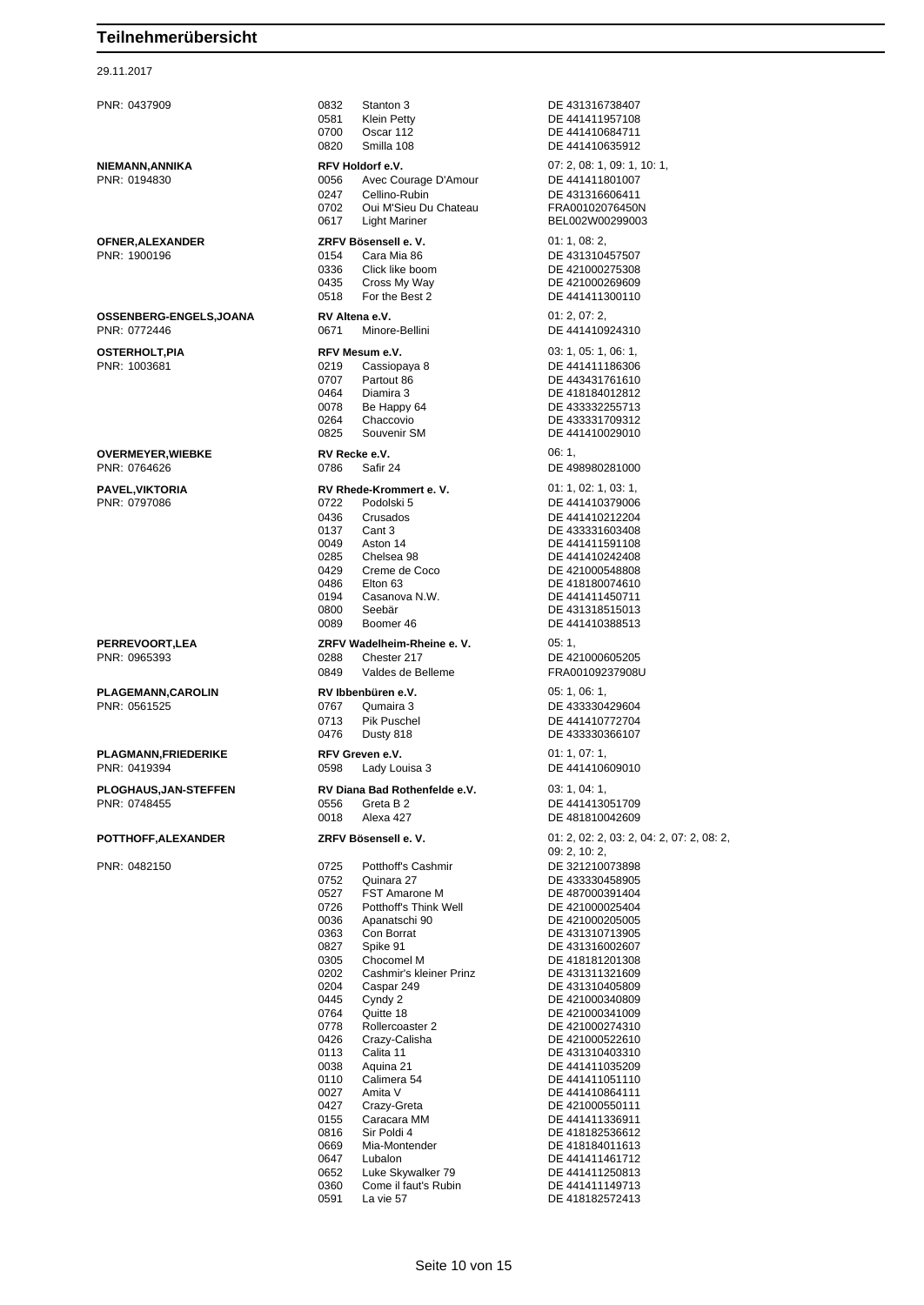| 29.11.2017                            |                        |
|---------------------------------------|------------------------|
| POTTHOFF, ALINA-NOEL                  | <b>ZRFV Bo</b>         |
| PNR: 0548246                          | 0725                   |
|                                       | 0752                   |
|                                       | 0527                   |
|                                       | 0726<br>0036           |
|                                       | 0363                   |
|                                       | 0827                   |
|                                       | 0305                   |
|                                       | 0202                   |
|                                       | 0204<br>0445           |
|                                       | 0764                   |
|                                       | 0778                   |
|                                       | 0426                   |
|                                       | 0113<br>0038           |
|                                       | 0110                   |
|                                       | 0027                   |
|                                       | 0427                   |
|                                       | 0155                   |
|                                       | 0816<br>0669           |
|                                       | 0647                   |
|                                       | 0652                   |
|                                       | 0360                   |
| <b>PTOK, ALINA</b><br>PNR: 0719101    | <b>RV Rhec</b><br>0643 |
| QUINT, LUKAS<br>PNR: 1039658          | <b>RFV Wie</b><br>0384 |
| <b>RAUDE,FELIX</b>                    | <b>RuFV Ba</b>         |
| PNR: 0858994                          | 0557                   |
|                                       | 0804                   |
| <b>RECKMANN, KAI ANTONIUS</b>         | <b>RV Metti</b>        |
| PNR: 0317724                          | 0641                   |
|                                       | 0356                   |
|                                       | 0844                   |
| <b>REGORIUS, NICOLE</b>               | <b>RSC Osi</b>         |
| PNR: 0472853                          | 0529                   |
|                                       | 0599<br>0076           |
|                                       | 0709                   |
|                                       | 0121                   |
|                                       | 0521                   |
|                                       | 0649                   |
|                                       | 0515<br>0307           |
|                                       | 0576                   |
|                                       | 0692                   |
| <b>REID, CHLOE</b><br>PNR: #000002    |                        |
| <b>REIMANN, NEELE</b><br>PNR: 0403715 | RFV Hill<br>0425       |
| <b>RENZEL, MARKUS</b>                 | <b>RFV Alt</b>         |
| PNR: 0227250                          | 0742                   |
|                                       | 0208                   |
|                                       | 0834<br>0206           |
|                                       | 0856                   |
|                                       | 0249                   |
|                                       | 0546                   |
|                                       | 0226                   |
|                                       | 0318<br>0094           |
|                                       | 0564                   |
|                                       | 0509                   |
| <b>REYER, CHIARA</b>                  | RFV Wes                |
| PNR: 1504443                          | 0727                   |
|                                       | 0241                   |
|                                       | 0258                   |
| <b>RIPPERT.MARION</b>                 | <b>RFV Clar</b>        |

| POTTHOFF,ALINA-NOEL                    | ZRFV Bösensell e.V.                                                                                                                                                                                                                                                                                                                                                                                                                                                                                                                                                                                                               | 01: 3, 02: 1, 06: 2, 07: 2, 08: 2, 09: 2,                                                                                                                                                                                                                                                                                                                                                                                                                                                        |
|----------------------------------------|-----------------------------------------------------------------------------------------------------------------------------------------------------------------------------------------------------------------------------------------------------------------------------------------------------------------------------------------------------------------------------------------------------------------------------------------------------------------------------------------------------------------------------------------------------------------------------------------------------------------------------------|--------------------------------------------------------------------------------------------------------------------------------------------------------------------------------------------------------------------------------------------------------------------------------------------------------------------------------------------------------------------------------------------------------------------------------------------------------------------------------------------------|
| PNR: 0548246                           | 0725<br>Potthoff's Cashmir<br>0752<br>Quinara 27<br>0527<br><b>FST Amarone M</b><br>0726<br>Potthoff's Think Well<br>0036<br>Apanatschi 90<br>0363<br>Con Borrat<br>0827<br>Spike 91<br>0305<br>Chocomel M<br>Cashmir's kleiner Prinz<br>0202<br>0204<br>Caspar 249<br>0445<br>Cyndy 2<br>0764<br>Quitte 18<br>0778<br>Rollercoaster 2<br>0426<br>Crazy-Calisha<br>Calita 11<br>0113<br>0038<br>Aquina 21<br>0110<br>Calimera 54<br>0027<br>Amita V<br>0427<br>Crazy-Greta<br>0155<br>Caracara MM<br>0816<br>Sir Poldi 4<br>0669<br>Mia-Montender<br>0647<br>Lubalon<br>0652<br>Luke Skywalker 79<br>0360<br>Come il faut's Rubin | 10:2,<br>DE 321210073898<br>DE 433330458905<br>DE 487000391404<br>DE 421000025404<br>DE 421000205005<br>DE 431310713905<br>DE 431316002607<br>DE 418181201308<br>DE 431311321609<br>DE 431310405809<br>DE 421000340809<br>DE 421000341009<br>DE 421000274310<br>DE 421000522610<br>DE 431310403310<br>DE 441411035209<br>DE 441411051110<br>DE 441410864111<br>DE 421000550111<br>DE 441411336911<br>DE 418182536612<br>DE 418184011613<br>DE 441411461712<br>DE 441411250813<br>DE 441411149713 |
| PTOK,ALINA<br>PNR: 0719101             | RV Rhede-Krommert e.V.<br>0643<br>Loreen 109                                                                                                                                                                                                                                                                                                                                                                                                                                                                                                                                                                                      | 06: 1,<br>DE 333330901199                                                                                                                                                                                                                                                                                                                                                                                                                                                                        |
| QUINT,LUKAS<br>PNR: 1039658            | RFV Wiesbaden-Erbenheim e.V.<br>0384<br>Convoi's Gipsy                                                                                                                                                                                                                                                                                                                                                                                                                                                                                                                                                                            | 03:1,04:1<br>DE 431310319306                                                                                                                                                                                                                                                                                                                                                                                                                                                                     |
| <b>RAUDE,FELIX</b><br>PNR: 0858994     | RuFV Bad Iburg e.V.<br>0557<br>Grotta<br>0804<br>Shubani 2                                                                                                                                                                                                                                                                                                                                                                                                                                                                                                                                                                        | 05: 1, 06: 1,<br>DE 421000250807<br>DE 431317309508                                                                                                                                                                                                                                                                                                                                                                                                                                              |
| RECKMANN,KAI ANTONIUS<br>PNR: 0317724  | RV Mettingen e.V.<br>0641<br>Lord Qredo de Galoubet<br>0356<br>Colonia R<br>0844<br>Tornado 330                                                                                                                                                                                                                                                                                                                                                                                                                                                                                                                                   | 03: 2, 04: 2, 09: 1,<br>DE 441411860206<br>DE 441410756507<br>BEL002W00239409                                                                                                                                                                                                                                                                                                                                                                                                                    |
| <b>REGORIUS,NICOLE</b><br>PNR: 0472853 | RSC Osnabruecker Land e.V.<br>0529<br>Gabbana 7<br>0599<br>Lagos 78<br>0076<br>Barrado JK<br>0709<br>Pepe 274<br>0121<br>Campino 480<br>0521<br>Franz W<br>0649<br>Lucaya 3<br>0515<br>For Fly 3<br>0307<br>Christador<br><b>0576</b><br>John Player<br>0692<br>Null Null Sieben 4                                                                                                                                                                                                                                                                                                                                                | 05:1,<br>DE 418180159203<br>DE 433330511306<br>DE 441411053807<br>DE 433330375108<br>DE 433334026809<br>DE 441410989410<br>DE 431310727811<br>DE 431313301311<br>DE 441410849911<br>NLD003200504139<br>NLD003201203584                                                                                                                                                                                                                                                                           |
| <b>REID,CHLOE</b><br>PNR: #000002      |                                                                                                                                                                                                                                                                                                                                                                                                                                                                                                                                                                                                                                   | 03: 1, 04: 1,                                                                                                                                                                                                                                                                                                                                                                                                                                                                                    |
| <b>REIMANN,NEELE</b><br>PNR: 0403715   | RFV Hille e.V.<br>Crazy Cory S<br>0425                                                                                                                                                                                                                                                                                                                                                                                                                                                                                                                                                                                            | 01: 1, 02: 1,<br>DE 441411420911                                                                                                                                                                                                                                                                                                                                                                                                                                                                 |
| <b>RENZEL,MARKUS</b>                   | RFV Alt Marl e.V.                                                                                                                                                                                                                                                                                                                                                                                                                                                                                                                                                                                                                 | 01: 2, 02: 2, 03: 2, 04: 2, 08: 3, 09: 1,                                                                                                                                                                                                                                                                                                                                                                                                                                                        |
| PNR: 0227250                           | 0742<br>Quick Step 53<br>0208<br>Casgero<br>0834<br>Stella 981<br>0206<br>Casper 389<br>0856<br>Vermont 22<br>0249<br>Cenia 10<br>0546<br>Gipsy 1134<br>0226<br>Catenda<br>0318<br>Cierra 3<br>0094<br>Cabanero 2<br>Hermione Jean<br>0564<br>Firenzo 6<br>0509                                                                                                                                                                                                                                                                                                                                                                   | 10:3,<br>DE 441411476106<br>DE 421000533108<br>DE 441410835009<br>DE 421000121210<br>DE 431319400610<br>DE 441410825510<br>DE 433330939611<br>DE 421000011711<br>DE 421000180111<br>DE 421000620110<br>ITA007000137941<br>NLD003201011337                                                                                                                                                                                                                                                        |
| <b>REYER,CHIARA</b><br>PNR: 1504443    | RFV Westerkappeln-Velpe-Lotte-Wer<br>0727<br>Pyconda<br>0241<br>Cederic 7<br>0258<br>Chacana 5                                                                                                                                                                                                                                                                                                                                                                                                                                                                                                                                    | 05: 1, 06: 2,<br>DE 441410634303<br>DE 433330480208<br>DE 421000331310                                                                                                                                                                                                                                                                                                                                                                                                                           |
| <b>RIPPERT,MARION</b><br>PNR: 0231840  | RFV Clarholz-Lette e.V.<br>0166<br>Caretina 35                                                                                                                                                                                                                                                                                                                                                                                                                                                                                                                                                                                    | 05: 1, 06: 1,<br>DE 421000172706                                                                                                                                                                                                                                                                                                                                                                                                                                                                 |
| <b>RIPPLOH,PAUL</b><br>PNR: 0140726    | RFV Mesum e.V.<br>0289<br>Chevalier de Blue<br>0707<br>Partout 86<br>Centamour van den Dael<br>0250                                                                                                                                                                                                                                                                                                                                                                                                                                                                                                                               | 04:1,<br>DE 418181336008<br>DE 443431761610<br>DE 418184055111                                                                                                                                                                                                                                                                                                                                                                                                                                   |

Seite 11 von 15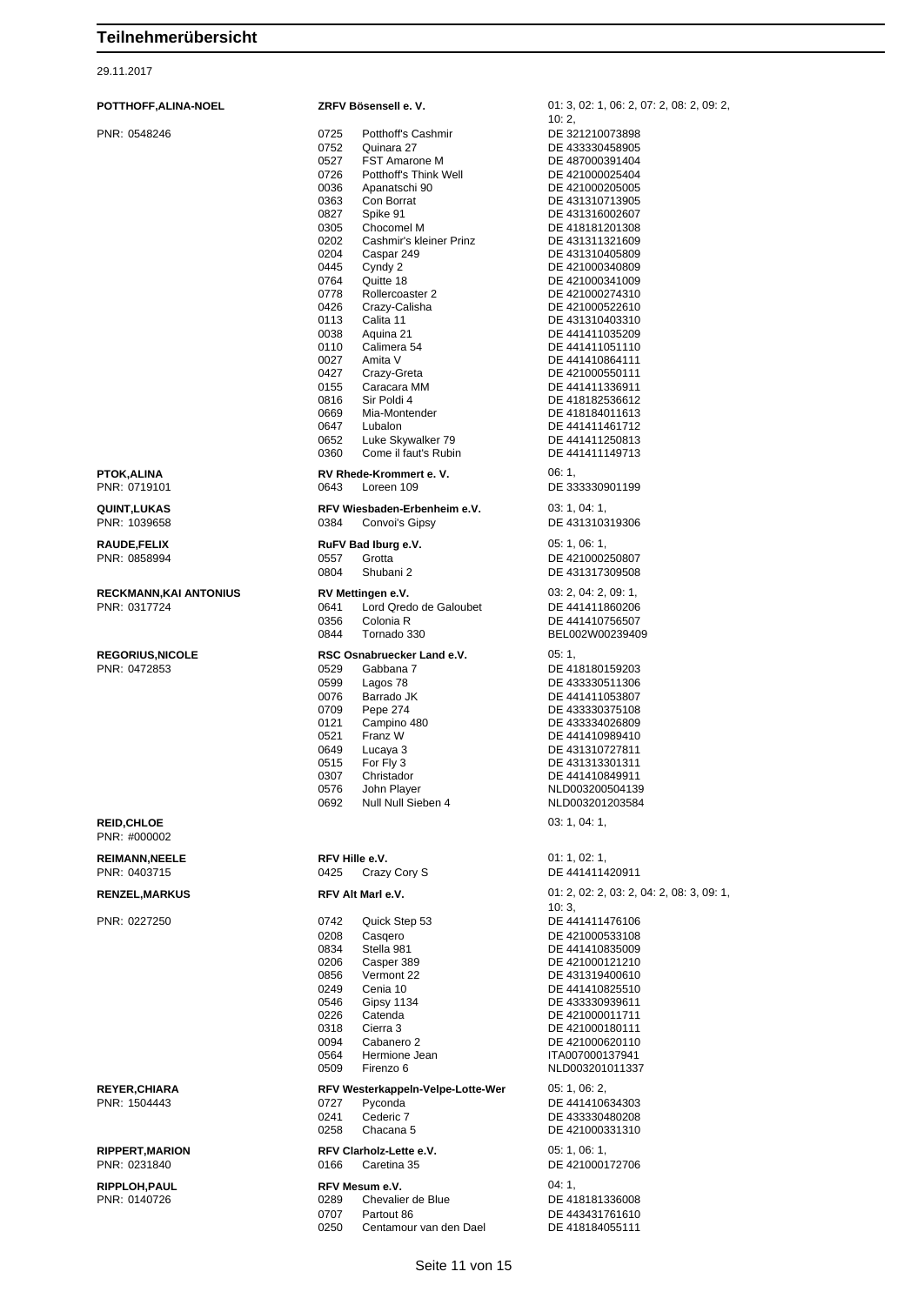#### 29.11.2017

**ROTHENBERGER,ISABEL RFV von Lützow Herford e. V.** 07: 1, 08: 1, PNR: 0604979 0361 Compagnon R DE 441410472209 **RUESEN,ANGELIQUE RFV Alt Marl e.V.** 07: 2, 08: 2, 09: 2, 10: 2, 09: 2, 10: 2, 09: 2, 10: 2, 09: 2, 10: 2, 09: 2, 10: 2, 09: 2, 09: 2, 09: 2, 09: 2, 09: 2, 09: 2, 09: 2, 09: 2, 09: 2, 09: 2, 09: 2, 09: 2, 09: 2, 09: 2, 0 0327 Clarissimo Z DE 421000030208 0568 Hui Buh 7 DE 441410281308 0409 Cornwell 9 DE 441410594610 0013 Aga Khan Z DE 431310300411 0843 Tokyo 2 FRA00107361540A 0865 Zampano Z 2 BEL015Z55703611 0052 Atomic Z FRA00110711735J 0866 Zaza Z BEL015Z55500910 Fixdesign Funke van't Heike **RUSTEMEIER, LENNERT**<br> **RFV Bönen e.V.** 01: 1, 01: 1, 01: 1, 01: 01: 1, 03: 01: 01: 02: 01: 02: 01: 02: 02: 02: 02: 02: 02: 02: 02: 0 PNR: 0934970 0301 Chipuna DE 481810060010 0339 Clio TF DE 441410567811 **SAKATA,ATSUSHI RFV Greven e.V.** 01: 2, 02: 2, 03: 2, 08: 2, 09: 2, 0729 Quacord DE 421000057707 0108 California HL DE 443430308808 0008 Actiongirl DE 441411574208 0195 Casarinjo DE 421000092909 Berith DE 421000523209 0872 Zombie 10 DE 418180023110 0251 Cento Chicco DE 433330256210 0624 Lionley DE 433330968011<br>0102 Caipirinha D DE 441411614310 0102 Caipirinha D DE 441411614310 0544 Giorgio Armanie 1980 - NUD003201108236<br>19849 Valdes de Belleme 1980 - FRA00109237908U 0484 Elegant V.D.W.<br>0406 Cornet's Boy 5 DE 404980015511 0406 Cornet's Boy 5 DE 404980015511 **SANDER.EVELYN RFV Kastanienhof e.V 01: 2,** PNR: 0835046 0646 Loy 4 DE 418180068811 0164 Cardinale 23 DE 418182577911 **SCHARLAU,DOROTHEE RV St. Hubertus Wolbeck e. V.** 02: 1, 03: 1, 04: 1, 09: 1, 10: 1,<br>
PNR: 0390172 **DE 421000253909** 0421 Cotopaxi 8 DE 421000253909 **SCHEFFER, PIA ZRFV Voßwinkel e.V.** 01: 1, 02: 1, 03: 1, 04: 1, 04: 1, 03: 1, 04: 1, 02: 1, 03: 1, 04: 1, 02: 1, 03: 1, 04: 1, 02: 1, 03: 1, 04: 1, 02: 1, 03: 1, 04: 1, 02: 1, 03: 1, 04: 1, 02: 1, 03: 1, 04: 1, 02: 1, 03 0294 Chicos Flight DE 433330121408<br>0400 Cörly Sue DE 456370110808 0400 Cörly Sue **DE 456370110808** 0140 Cante 2 DE 456370251811 0475 Dublin 229 DE 456370285112 **SCHERER,KATRIN RV Mettingen e.V.** 05: 1, 06: 1, 0823 Sofie von Grafeld DE 433330659101 0665 Mc Gee 3 DE 437000305705 0006 Absolut Cool DE 431310534708 **SCHILLING,SUSANNE ZRFV Voßwinkel e.V.** 03: 1, 04: 1, PNR: 0327526 0502 Farbecht 2 DE 441411297704 0161 Carat 118 DE 421000373108 0262 Chaccorel DE 441413053909<br>0066 Balique DE 473730734510 **SCHLAMANN,MARKUS RFV Havixbeck-Hohenholte e.V.** 07: 1, PNR: 0299850 0587 La Coco 4 DE 418180027010 **SCHLOESSER,LARA RFV Clarholz-Lette e.V.** 08: 1,<br>PNR: 1101366 **DE 4:** 0584 L'amour toujours 6 **DE** 4: L'amour toujours 6 DE 421000103105<br>Amicelli 134 DE 441411236310 0026 Amicelli 134 DE 441411236310 **SCHMIDT,JOSEPHIN ZRFV Albachten e. V.** 08: 1, 09: 1, 10: 2, 0507 Finley 99 NLD003201000788 **SCHMITZ,PATRICK ZRFV Riesenbeck e.V.** 01: 1, 02: 1, 03: 1, 04: 2, 10: 2, 0177 Carlsson vom Dach 2 DE 433330768005<br>0135 Canonball DE 441410724209 **SCHNEIDER,JANNIKE Ravensberger ZRFV Jöllenbeck e.V.** 05: 1, 06: 1,<br>PNR: 0714997<br>DE 421000351607 PNR: 0714997 0111 Calinka 46 DE 421000351607 0283 Chellsy DE 431316770410 0090 Borris 21 NLD003200608157 **SCHUCHARDT,SABRINA RFV Barlo-Bocholt e.V.** 10: 1, PNR: 0575979 0157 Caradhras 4 DE 441411935704 0791 Sambrina 10 DE 441411918805 **SCHULZE SCHLEITHOFF,FRANZ RFV Havixbeck-Hohenholte e.V.** 01: 1, 02: 1, 03: 2, 04: 1,<br>
PNR: 0413359 **DE 433331603408 0137** Cant 3 0137 Cant 3 DE 433331603408 0049 Aston 14 DE 441411591108<br>0285 Chelsea 98 DE 441410242408 DE 441410242408

DE 441411362506 DE 433331671004 DE 441411921607 0849 Valdes de Belleme FRA00109237908U DE 473730734510 DE 421000180606 DE 431314434003 DE 441410724209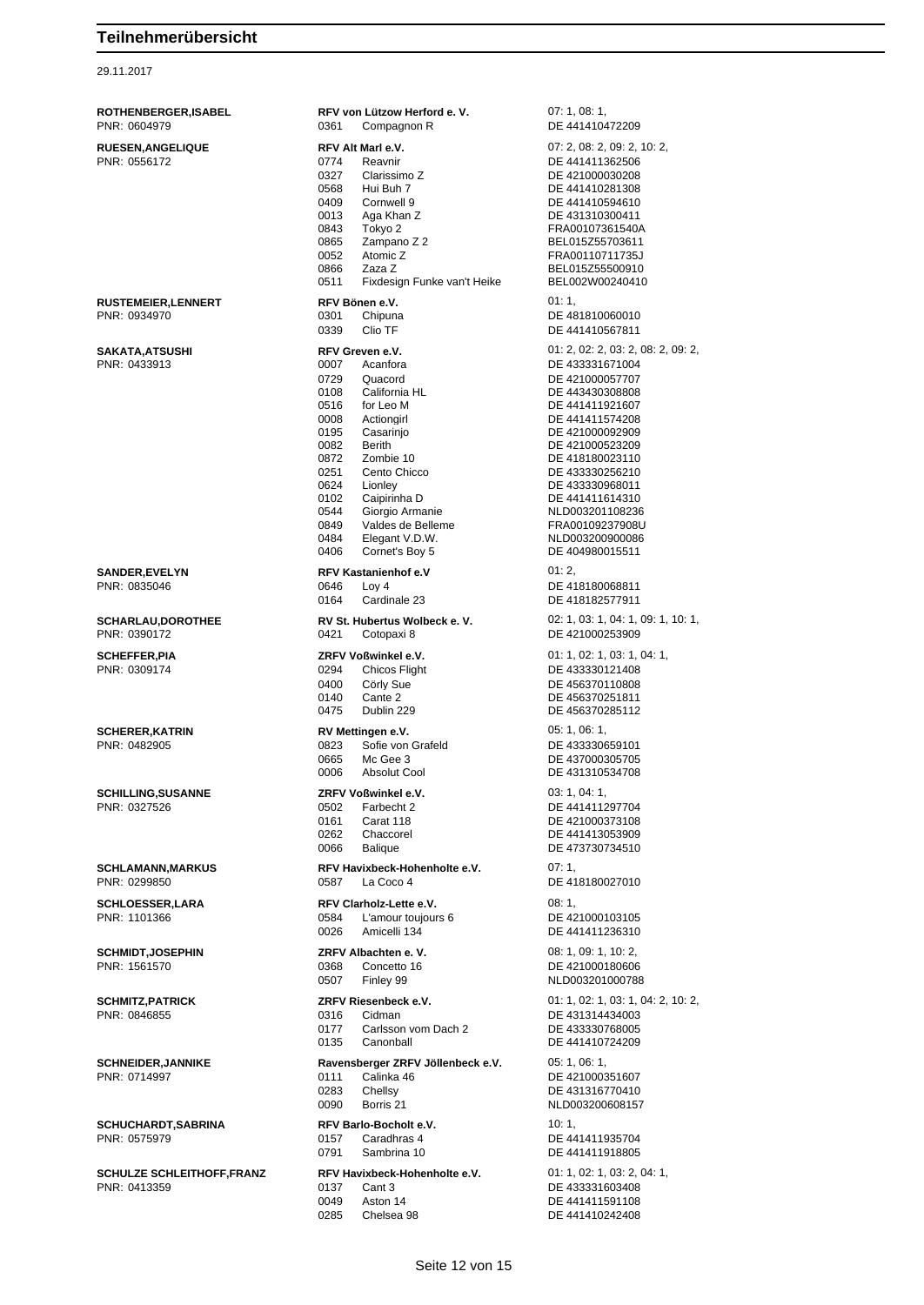29.11.2017 **SINNHUBER,ISABEL RUFV VON EINER STAVERMANN,CAROLIN R SUEDMERSEN,JENNY Pf SULZ,DENISE ZRFV BOOTS SUTTERLUETY,LAURA** 01: 2, 03: 1,  $SUTTERLUETY, THERESA$  **ZI TEBBE,ALEXANDRA RV** 

| PNR: 0413359                              | 0441<br>Cumba<br>0194<br>Casanova N.W.                                                                                                                                                | DE 441410242508<br>DE 441411450711                                                                                                                        |
|-------------------------------------------|---------------------------------------------------------------------------------------------------------------------------------------------------------------------------------------|-----------------------------------------------------------------------------------------------------------------------------------------------------------|
| <b>SCHUMANN,GUIDO</b><br>PNR: 0499756     | RSG Th.Burgenl.Mühlberg e.V<br>0639<br>Lord D' Almé S                                                                                                                                 | 01: 1, 02: 1,<br>DE 455878311111                                                                                                                          |
| <b>SEETHALER,ALICIA</b><br>PNR: 0932430   | RV Gut Ostenhof/Opherdicke e.V.<br>0597<br>Lady Elaine M<br>Okidoki 10<br>0697                                                                                                        | 01: 1, 02: 1, 09: 2, 10: 1,<br>DE 443434424705<br>NLD003200907765                                                                                         |
| <b>SINNHUBER, ISABEL</b><br>PNR: 0749500  | RuFV von Elmshorn u.Umg. e.V.<br>Quibienne R<br>0741                                                                                                                                  | 03: 1, 04: 1,<br>BEL015Z55668209                                                                                                                          |
| <b>STAVERMANN,CAROLIN</b><br>PNR: 1351175 | <b>RUFV St. Georg Georgsmarienhuette</b><br>Ciego Carvo Cassini<br>0317<br>0699<br>Olleg                                                                                              | 05:1,<br>DE 441411391403<br>DE 441411929907                                                                                                               |
| <b>STEINBRUECHEL,LEA</b><br>PNR: 0519678  | <b>RUFV Rulle</b><br>0144<br>Canturado 2<br>0158<br>Caramba 70<br>0760<br>Quinturo 2<br>0367<br>Conan 37<br>0626<br>Lissino<br>0266<br>Chamaco 4                                      | 01: 2, 02: 2, 03: 2, 04: 2,<br>DE 433330513106<br>DE 433330279407<br>DE 431316108009<br>DE 441411366509<br>DE 421000177711<br>DE 431317003711             |
| <b>STUTE,NICOLE</b><br>PNR: 0505047       | RFV Ravensberg e.V.<br>Fred M<br>0523<br>0754<br>Quinby S<br>0455<br>Dark Beauty 12                                                                                                   | 05: 2, 06: 2, 09: 1,<br>DE 441411427602<br>DE 421000381207<br>DE 433330264111                                                                             |
| <b>SUEDMERSEN,JENNY</b><br>PNR: 0807826   | PferdeSV (PSV) Steinhagen-Brockhag<br>0715<br>Pikeur Cafu<br>0016<br>Akteur 119<br>0677<br>Monolito 9                                                                                 | 04:1,07:1,<br>DE 421000121201<br>DE 441410677601<br>DE 418180009611                                                                                       |
| <b>SULZ, DENISE</b><br>PNR: 0515833       | ZRFV Borken e.V.<br>0093<br>Cab Driver<br>0239<br>Cebu <sub>2</sub><br>0170<br>Carla 208<br>0782<br>Rubens de Laume<br>0179<br>Carnaval la Fie<br>0537<br>Gerko 3<br>0530<br>Galilejs | 07: 1, 08: 1, 09: 1,<br>DE 441411925505<br>DE 441411511510<br>DE 441411336811<br>FRA00105056370U<br>GBR002080601821<br>NLD003201101875<br>DE 404989445610 |
| SUTTERLUETY,LAURA<br>PNR: 1575786         | 0874<br>Qlimbim<br>0875<br>Congrato<br>0876<br>Saphir VIII                                                                                                                            | 01: 2, 03: 1,<br>DE 431312328311<br>DE 431310520711<br>DE 431312314505                                                                                    |
| SUTTERLUETY, THERESA<br>PNR: 0161127      | ZRFV Borken e.V.<br>0349<br>Cocominka EST<br>0630<br>Lloyd W                                                                                                                          | 01:2,<br>DE 443430720411<br>DE 421000179311                                                                                                               |
| TEBBE,ALEXANDRA<br>PNR: 0472030           | RV Ibbenbüren e.V.<br>0873<br>Zuckermaus<br>0311<br>Ciara H 2<br>0415<br>Corviglia 5<br>0687<br>Nobbie<br>0683<br>Naomi ST<br>Stella ST 3<br>0835                                     | 05: 1, 06: 1, 09: 1,<br>DE 421000188007<br>DE 441410461008<br>DE 418180072312<br>DE 431316911211<br>DE 431316948212<br>DE 431312314613                    |
| TEBBE,MAIK<br>PNR: 0247213                | ZRFV Riesenbeck e.V.<br>0311<br>Ciara H <sub>2</sub>                                                                                                                                  | 05: 1, 06: 1,<br>DE 441410461008                                                                                                                          |
| <b>THENHAUSEN, FRANK</b><br>PNR: 0212391  | Ravensberger ZRFV Jöllenbeck e.V.<br>0203<br>Casiopaja 4<br>0211<br>Casscon                                                                                                           | 06:1,<br>DE 441410201911<br>DE 421000413610                                                                                                               |
| <b>THENHAUSEN,TESSA</b><br>PNR: 1496960   | RV Drei-Eichen-Diebrock e.V.<br>0203<br>Casjopaja 4<br>0211<br>Casscon                                                                                                                | 06:1,<br>DE 441410201911<br>DE 421000413610                                                                                                               |
| THEYMANN,JAN<br>PNR: 0495646              | Landw. RV Kalthof e.V.<br>0686<br>Newcomer 13<br>0274<br>Charlotta W<br>0347<br>Coco Mademoiselle W<br>0490<br>Enya 59<br>0048<br>Asombro 4                                           | 03: 2, 04: 2, 07: 1,<br>DE 421000237708<br>DE 441411731008<br>DE 441411551710<br>DE 421000579712<br>DE 404989454210                                       |
| <b>TIMMERMANN,NADINE</b><br>PNR: 0974788  | RV Minden/Weser e.V.<br>0182<br>Carpe Diem 60                                                                                                                                         | 05:1,<br>DE 421000125606                                                                                                                                  |
| TITEL,LISA MARIA<br>PNR: 1499333          | RV Rhynern e.V.<br>0663<br>Maharani 57<br>0379<br>Contessa la Silla                                                                                                                   | 07: 2, 09: 2, 10: 2,<br>DE 418180062410<br>DE 418180104209                                                                                                |
| <b>TURTLE, RACHEL</b><br>PNR: 1498833     | ZRFV Laggenbeck e.V.<br>0868<br>Zenia G                                                                                                                                               | 05:1,<br>DE 421000613307                                                                                                                                  |
| <b>ULLRICH, KATRIN</b><br>PNR: 0760633    | RFV Alt Marl e.V.<br>0633<br>Lody 2                                                                                                                                                   | 09:1, 10:1,<br>DE 421000357707                                                                                                                            |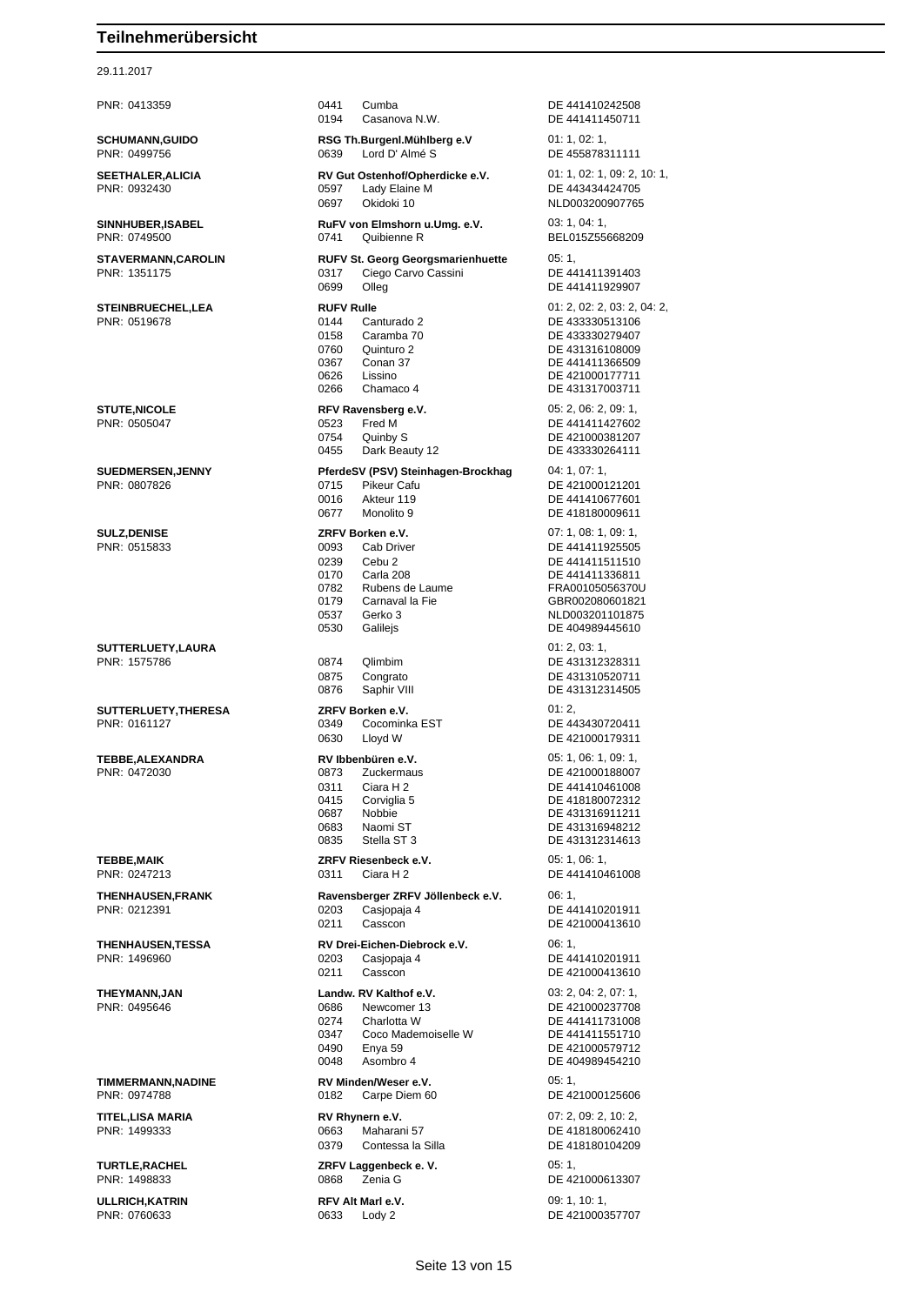| VAN GINKEL,KATJA            | RSC Osnabruecker Land e.V.                          | 04: 1, 08: 1, 09: 1,                                         |
|-----------------------------|-----------------------------------------------------|--------------------------------------------------------------|
| PNR: 0013818                | 0149<br>Caprobina<br>0529<br>Gabbana 7              | DE 418180699005<br>DE 418180159203                           |
|                             | 0599<br>Lagos 78                                    | DE 433330511306                                              |
|                             | 0709<br>Pepe 274                                    | DE 433330375108                                              |
|                             | 0521<br>Franz W                                     | DE 441410989410                                              |
|                             | 0307<br>Christador                                  | DE 441410849911                                              |
|                             | 0615<br>Levista 6                                   | DE 433330638312                                              |
|                             | 0576<br>John Player                                 | NLD003200504139                                              |
|                             | 0692<br>Null Null Sieben 4                          | NLD003201203584                                              |
| <b>VENSCHOTT, VICKY</b>     | RFV Greven e.V.                                     | 06: 1, 09: 2, 10: 2,                                         |
| PNR: 1080493                | Cortez EGE<br>0413                                  | DE 421000228702                                              |
|                             | 0186<br>Cartano <sub>9</sub>                        | DE 421000061106                                              |
|                             | 0600<br>Lancor 2                                    | DE 441411100212                                              |
|                             | 0558<br>Guimmerdor                                  | NLD003200509060                                              |
| <b>WACKER, KATHRIN</b>      | RFV St. Georg Werne e. V.                           | 03: 1, 04: 1,                                                |
| PNR: 0822164                | Viola 273<br>0859                                   | DE 441411360307                                              |
|                             | 0676<br>Mon Amour 57                                | DE 441411433907                                              |
|                             | 0590<br>La Vie 54                                   | DE 441410864213                                              |
| <b>WARGERS, JANA</b>        | RFV Greven e.V.                                     | 01: 2, 02: 2, 03: 2, 04: 2,                                  |
| PNR: 0780673                | 0407<br>Cornet's Dream W.                           | DE 441411594006                                              |
|                             | 0310<br>Ciao 2                                      | DE 421000028607                                              |
|                             | 0064<br>Baldoro                                     | DE 431310708007                                              |
|                             | 0081<br>Belony                                      | DE 431310440607                                              |
|                             | 0492<br>Esculino 3                                  | DE 431311307108                                              |
|                             | 0012<br>Afrah 4                                     | DE 421000167608                                              |
|                             | 0295<br>Chikeria                                    | DE 421000418107                                              |
|                             | 0261<br>Chaccolino 5<br>0279<br>Chatondo            | DE 418180324009<br>DE 418184068410                           |
|                             | 0432<br>Cristallo Boy                               | DE 431316761010                                              |
|                             | 0257<br>Chablis 163                                 | DE 441410513810                                              |
|                             | 0181<br>Carpacce                                    | DE 441410863811                                              |
|                             | Cassia Pleasure V<br>0212                           | DE 441410592811                                              |
|                             | 0604<br>Large Lui                                   | DE 431317311211                                              |
|                             | 0297<br>Chimoya JK                                  | DE 441411240111                                              |
|                             | Colt 24<br>0357                                     | NLD003200713609                                              |
| <b>WEITKAMP, KRISTINA</b>   | RFV Warendorf e.V.                                  | 05:1,                                                        |
| PNR: 1017575                | Gentle Hawk<br>0535                                 | DE 409090194701                                              |
|                             | 0755<br>Quinn 15                                    | DE 431610117406                                              |
|                             |                                                     |                                                              |
|                             |                                                     |                                                              |
| <b>WELZEL,BERIT</b>         | RFV Engter e.V.                                     | 01: 2, 07: 2,                                                |
| PNR: 0969254                | 0824<br>Sokrates 136<br>0147                        | DE 431314806610                                              |
|                             | Capone VK Z                                         | BEL015Z55819811                                              |
| <b>WENZ, HOLGER</b>         | ZRFV Versmold e.V.                                  | 01: 1, 02: 2, 03: 1, 04: 2, 08: 2, 09: 1,                    |
|                             |                                                     | 10:2,                                                        |
| PNR: 0215278                | 0150<br>Captain Carlos                              | DE 421000064910                                              |
|                             | 0372<br>Conner <sub>58</sub><br>0119<br>Camelot 140 | DE 441411457809<br>DE 473730490611                           |
|                             | 0256<br>Cevin 36                                    | DE 418184025009                                              |
|                             | 0143<br>Cantucardi                                  | DE 421000541811                                              |
|                             | 0373<br>Conrad 123                                  | DE 441410399810                                              |
|                             | 0583<br>Kracken Jack                                | GBR002100022645                                              |
|                             | 0539<br>Geum                                        | NLD003201103977                                              |
|                             | 0532<br>Gallantino                                  | NLD003201107673                                              |
|                             | 0483<br>Ekita Eindeken Z                            | BEL015Z55638110                                              |
| <b>WERRIES, ANNA-SOPHIE</b> | RC Gut Waldhof e.V.                                 | 05: 1, 06: 1,                                                |
| PNR: 0569480                | 0076<br>Barrado JK                                  | DE 441411053807                                              |
| <b>WICHMANN, NINA</b>       | RUFV Ostercappeln-Schwegerhoff e                    | 05:1,                                                        |
| PNR: 0527627                | 0572<br>It's me 17                                  | DE 431317406007                                              |
|                             |                                                     |                                                              |
| <b>WINKELER, WILHELM</b>    | RuFV Löningen-Böen-Bunnen v.1927                    | 08: 2, 09: 2, 10: 2,                                         |
| PNR: 0373933                | 0818<br>Skara 4                                     | DE 421000051602                                              |
|                             | 0162<br>Caravaggio 9                                | DE 431319877305                                              |
|                             | 0749<br>Quiet Magic<br>0117<br>Caluna 18            | DE 433331655804<br>DE 441410283606                           |
|                             | 0855<br>Venezia 67                                  | DE 441411709908                                              |
|                             | 0667<br>Melody 194                                  | DE 421000193610                                              |
|                             | 0463<br>Diagonal 4                                  | DE 431310653210                                              |
|                             | 0346<br>Coco Emilia                                 | DE 441411455612                                              |
|                             | 0114<br>Call me Diva                                | DE 433330483111                                              |
|                             | 0679<br>My Girl 52                                  | DE 431316782512                                              |
|                             | 0582<br>Korsika 62                                  | DE 418184007312                                              |
|                             | 0033<br>Annabell 508<br>0578<br>Kaya 43             | DE 418184006912<br>DE 418184007412                           |
|                             | 0088<br>Blue Eye 25                                 | DE 418184001912                                              |
|                             | 0337<br>Clicquot 10                                 | DE 431310565713                                              |
|                             | 0461<br>Desperado AM                                | NLD003200803500                                              |
|                             | 0775<br>Rigolo des Moitiers                         | FRA00105021815E                                              |
| <b>WINKELHAUS, PHILIPP</b>  | 0482<br>Edison D.N.                                 | NLD003200909697<br>01: 2, 02: 2, 03: 2, 04: 1, 07: 2, 08: 2, |